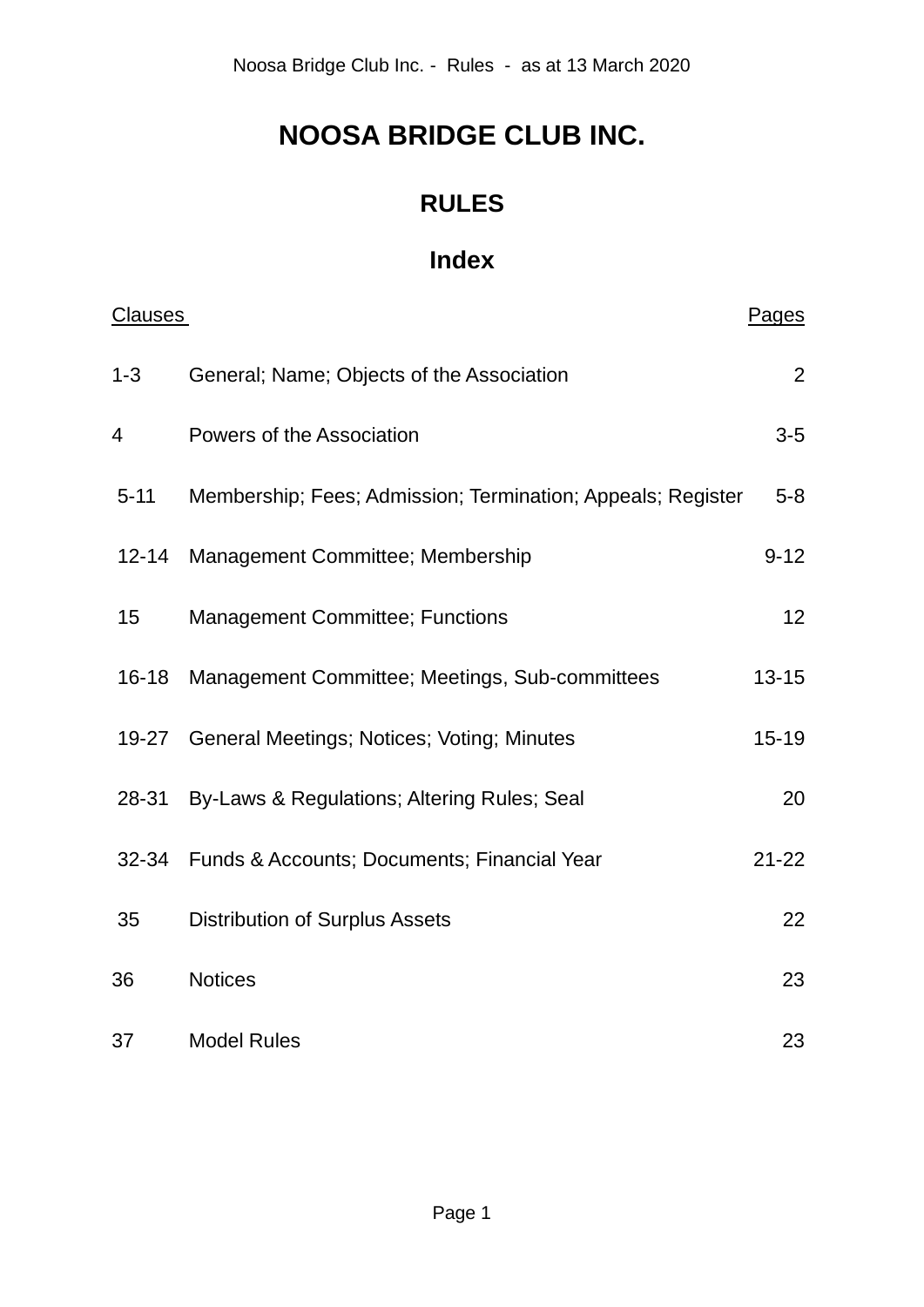## **GENERAL**

1 The Noosa Bridge Club is an incorporated association incorporated under the provisions of the Associations Incorporation Act 1981 (in these Rules referred to as the "Act", and that reference includes that Act as amended or replaced from time to time). It is noted that, pursuant to the provisions of section 71 of the Act, these Rules constitute the terms of a contract between the Association and its members.

## **NAME**

2 The name of the incorporated association is NOOSA BRIDGE CLUB INC. (in these Rules called the "Association").

## **OBJECTS OF THE ASSOCIATION**

- 3 The objects for which the Association is established are:
	- (1) The promotion, control and advancement of card games, particularly contract bridge, amongst its members.
	- (2) The conducting of bridge games, whether in the form of tournaments or congresses.
	- (3) To affiliate and co-operate with other organisations or associations whose aims and objects are like and similar.
	- (4) The interpretation of the laws of all, or any, of such games and the settlement of disputes arising in relation to them.
	- (5) The publication of matter relating to all or any of such games.
	- (6) The establishment of club rooms.
	- (7) To enter into contracts and any other legal obligations in order to carry out these objects.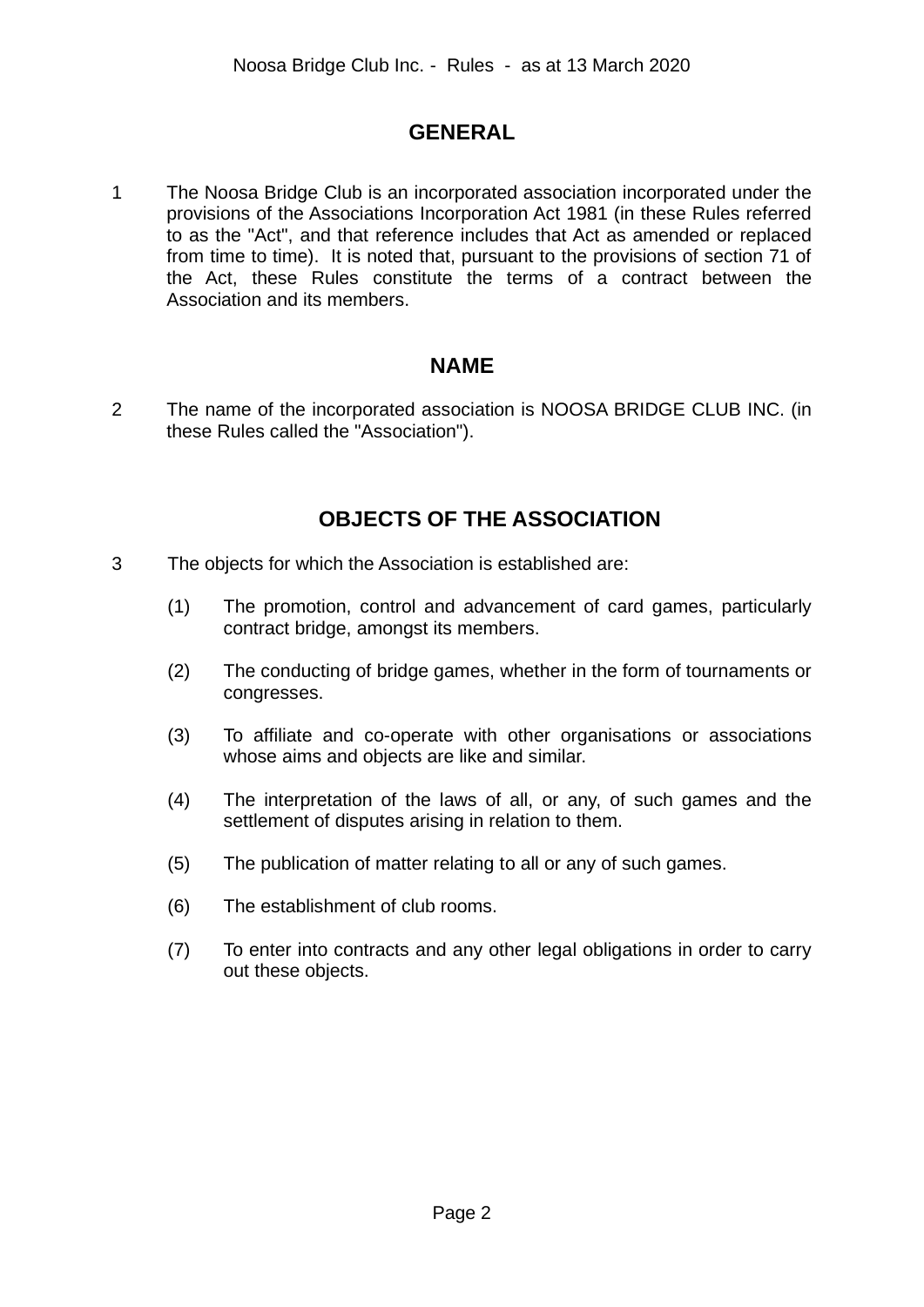## **POWERS OF THE ASSOCIATION**

- 4 The powers of the Association are:
	- (1) To take over the funds and other assets and liabilities of the unincorporated association formerly known as the "NOOSA BRIDGE CLUB".
	- (2) To subscribe to, become a member of and co-operate with any other association, club or organisation, whether incorporated or not, whose objects are altogether, or in part, similar to those of the Association. However, the Association must not subscribe to, or support with its funds, any club, association or organisation which does not prohibit the distribution of its income and property among its members to an extent at least as great as that imposed on the Association under or by virtue of Rule 32 (10).
	- (3) In furtherance of the objects of the Association, to buy, sell and deal in all kinds of articles, commodities and provisions, both liquid and solid, for the benefit of members of the Association or persons frequenting the Association's premises.
	- (4) To purchase, take on lease or in exchange, hire and otherwise acquire any lands, buildings, easements or property, real and personal, and any rights or privileges which may be requisite for the purpose of, or capable of being conveniently used in connection with, any of the objects of the Association. However, if the Association takes or holds any property which may be subject to any trusts, the Association shall only deal with the same in such manner as is allowed by the law relating to such trusts.
	- (5) To enter into any arrangements with any government or authority that are incidental or conducive to the attainment of the objects and the exercise of the powers of the Association; to obtain from any such government or authority any rights, privileges and concessions which the Association may think it desirable to obtain; and to carry out, exercise and comply with any such arrangements, rights, privileges and concessions.
	- (6) To appoint, employ, remove or suspend such managers, clerks, secretaries, servants, workmen and other persons as may be necessary or convenient for the purposes of the Association.
	- (7) To remunerate any person or body corporate for services rendered or to be rendered to the Association in the furtherance of its objects.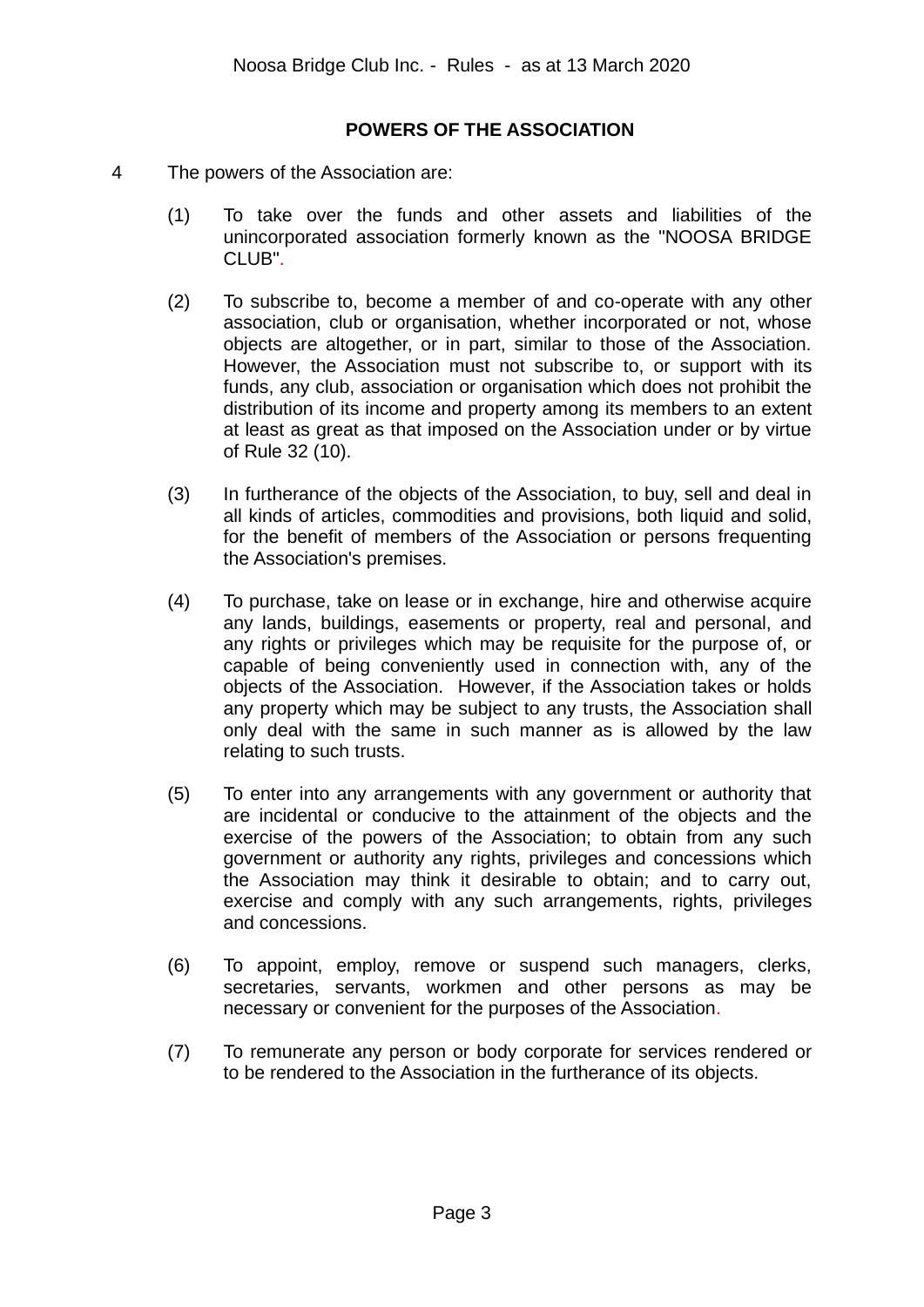- (8) To construct, improve, maintain, develop, work, manage, carry out, alter or control any houses, buildings, grounds, works or conveniences which may seem calculated directly or indirectly to advance the Association's interests, and to contribute to, subsidise or otherwise assist and to take part in the construction, improvement, maintenance, development, working, management, carrying out, alteration or control of any of these.
- (9) To invest and deal with the money of the Association not immediately required in such manner as may from time to time be thought fit and proper.
- (10) To take, or otherwise acquire, and hold, shares, debentures or other securities of any company or body corporate.
- (11) In furtherance of the objects of the Association to lend and advance money or give credit to any person or body corporate; to guarantee and give guarantees or indemnities for the payment of money or the performance of contracts or obligations by any person or body corporate, and otherwise to assist any person or body corporate.
- (12) To borrow or raise money, either alone or jointly with any other person or legal entity, in such manner as may from time to time be thought fit and proper.
- (13) To draw, make, accept, endorse, discount, execute and issue promissory notes, bills of exchange, bills of lading and other negotiable or transferable instruments.
- (14) In furtherance of the objects of the Association, to sell, improve, manage, develop, exchange, lease, dispose of, turn to account or otherwise to deal with all or any part of the property and rights of the Association.
- (15) To take or hold mortgages, liens or charges, to secure payment of the purchase price, or any unpaid balance of the purchase price, of any part of the Association's property of whatsoever kind sold by the Association, or any money due to the Association from purchasers and others.
- (16) To take any gift or property whether subject to any special trust or not, for any one or more of the objects of the Association but subject always to the proviso in sub-rule (4).
- (17) To take such steps, by personal or written appeals, public meetings or otherwise, as may from time to time be deemed to be expedient for the purpose of procuring contributions to the funds of the Association, in the shape of donations, annual subscriptions or otherwise.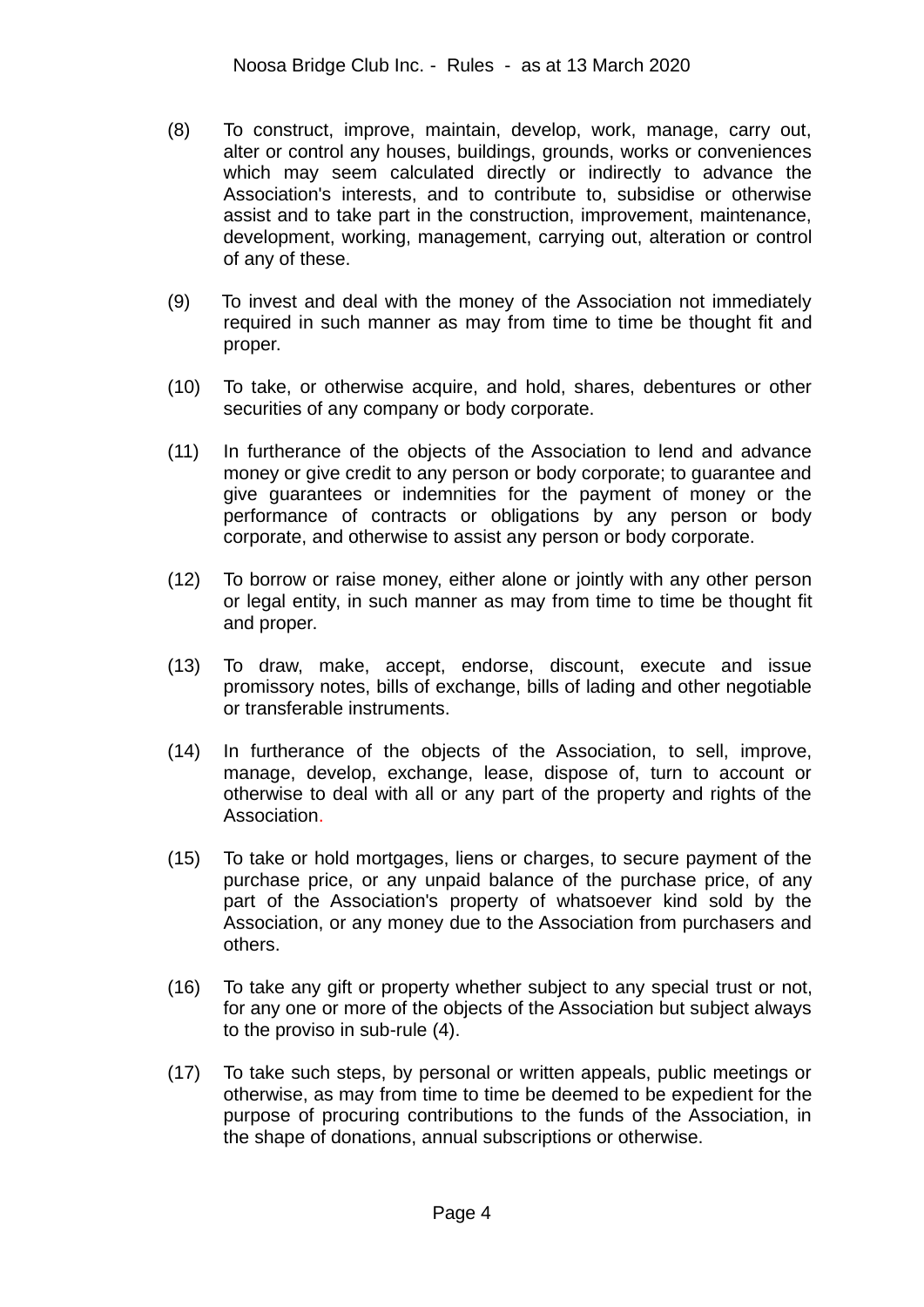- (18) To print and publish any newspapers, periodicals, books or leaflets that the Association may from time to time think desirable for the promotion of the objects of the Association.
- (19) In furtherance of the objects of the Association, to amalgamate with any one or more incorporated associations having objects altogether or in part similar to those of the Association, and which shall prohibit the distribution of its or their income and property among its or their members to an extent at least as great as that imposed upon the Association under or by virtue of Rule 32 (10).
- (20) In furtherance of the objects of the Association, to purchase or otherwise acquire and undertake all or any part of the property, assets, liabilities and engagements of any one or more of the incorporated associations with which the Association is authorised to amalgamate.
- (21) In furtherance of the objects of the Association, to transfer all or any part of the property, assets, liabilities and engagements of the Association to any one or more of the incorporated associations with which the Association is authorised to amalgamate.
- (22) To make donations for patriotic, charitable or community purposes.
- (23) To transact any lawful business in aid of the Commonwealth of Australia in the prosecution of any war in which the Commonwealth of Australia is engaged.
- (24) To do all such other things as are incidental or conducive to the attainment of the objects and the exercise of the powers of the Association.

## **CLASSES OF MEMBERS**

- 5
- (1) The membership of the Association shall consist of the following classes of members:
	- (a) Ordinary Members; and
	- (b) Honorary Life Members.
- (2) To become and remain a Member in the relevant class of membership referred to in sub-rule (1), a person must follow and abide by the conditions referred to in the relevant paragraph below and otherwise in these Rules:
	- (a) Ordinary Members: the person must first be proposed and seconded as a member by other members, and then accepted by the Management Committee as a member, all in accordance with the provisions of Rules 6 and 8; the person must also have duly paid all membership application and other membership fees due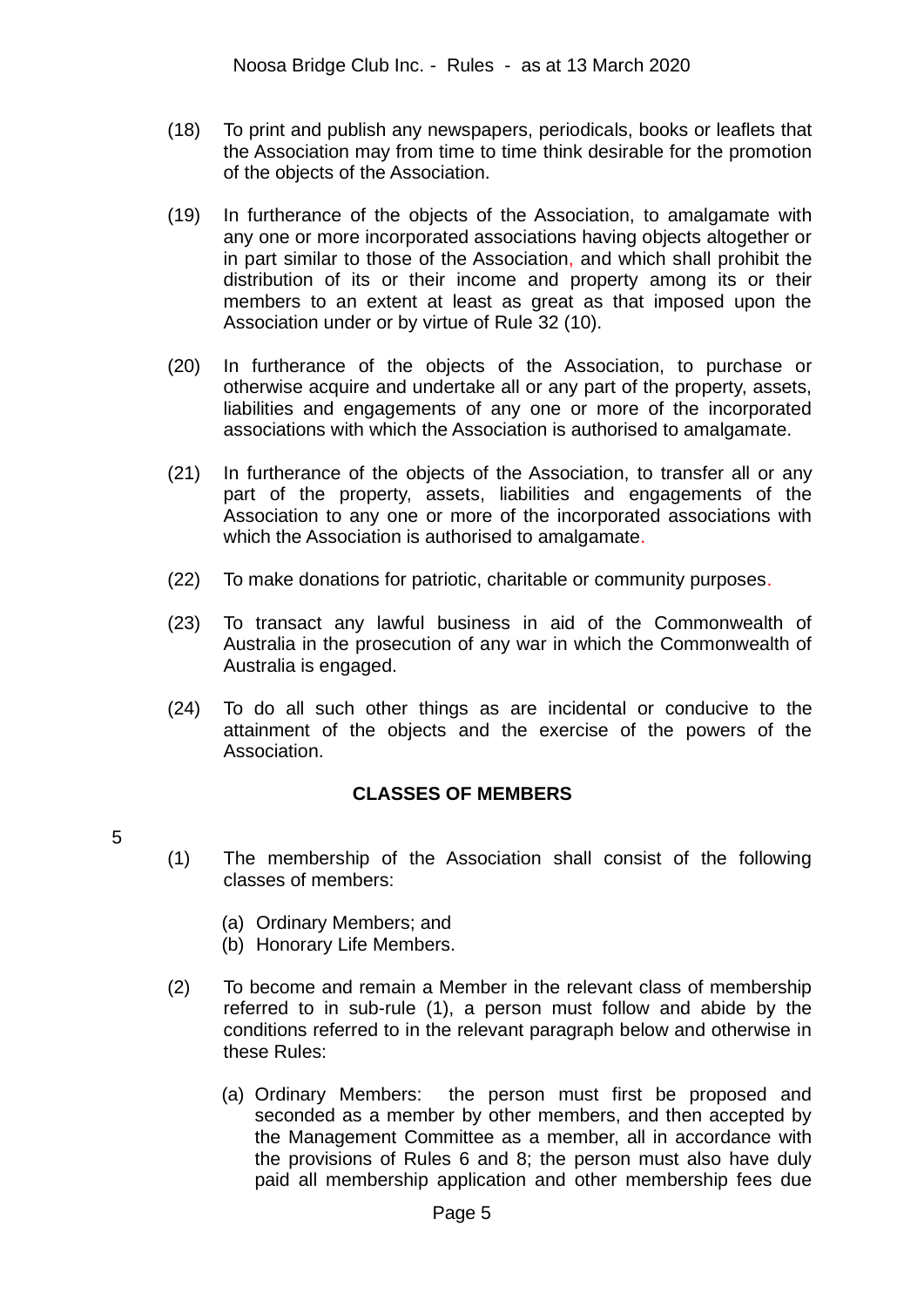and payable to the Association; such person shall, once these conditions have been satisfied, but subject to these Rules, be deemed to be a member of the Association.

- (b) Honorary Life Members: The person must first be a member of the Association for a continuous period of not less than 10 years. To become an Honorary Life Member a member must be appointed to that class of membership by the Management Committee, who may only do so if they are satisfied that that member has provided sufficient meritorious services to the Association over a period of not less than 5 years. An Honorary Life Member shall not be obliged to pay all or such part of any annual membership fee as is determined by the Management Committee from time to time, or to pay any table fee allowing that member to participate in particular bridge games, in the form of tournaments (but must pay an entry fee in respect of congresses), conducted by the Association, but shall otherwise be subject to the same obligations and entitled to the same privileges as other members.
- (3) The number of Ordinary Members and Honorary Life Members shall be limited to a total of 500. Respective numbers as are from time to time determined by the members of the Association at a general meeting of the members of the Association.

## **MEMBERSHIP**

6

Every applicant for any class of membership of the Association shall be proposed by one member of the Association and seconded by another member. The application for membership shall be made in writing, signed by the applicant, and by the proposer and seconder, and shall be in such form as the Management Committee from time to time prescribes. The application must be accompanied by the payment to the Association of all application and other membership fees provided for in Rule 7.

## **MEMBERSHIP FEES**

7

- (1) The membership fees for each class of membership shall be such sum as the Management Committee shall from time to time determine.
- (2) The membership fees for each class of membership shall be payable at such time and in such manner as the Management Committee shall from time to time determine.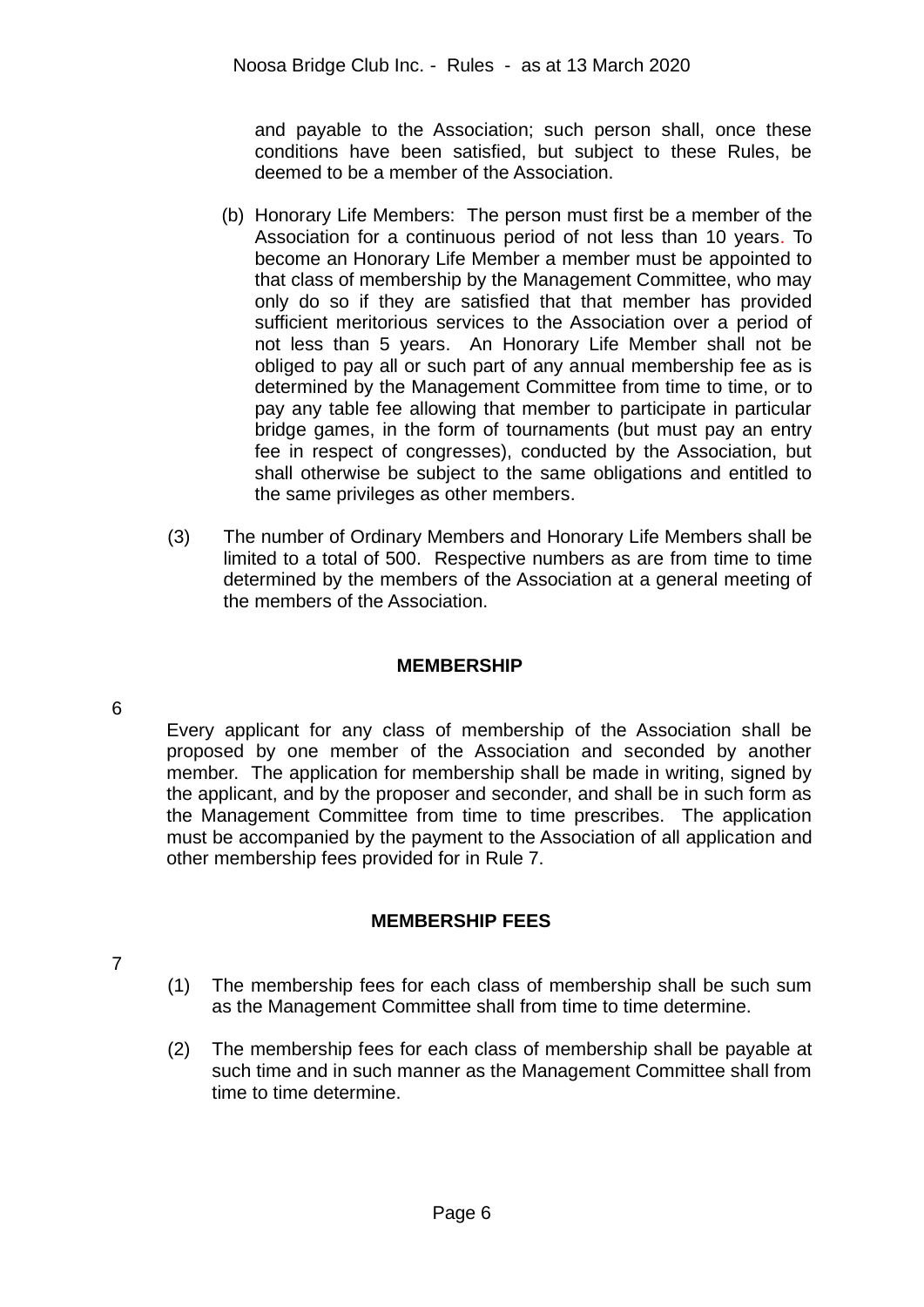## **ADMISSION OR REJECTION OF APPLICATIONS FOR MEMBERSHIP**

- 8
- (1) At the next meeting of the Management Committee after the receipt of any application and the fees applicable for the relevant class of membership being applied for, and after due compliance with any administrative requirement of the Association, such application shall be considered by the Management Committee, who shall thereupon determine whether to accept or reject the application.
- (2) Upon the acceptance or rejection of an application for any class of membership the Secretary shall as soon as practicable give the applicant notice in writing of such acceptance or rejection.
- (3) There is no right of appeal by a person whose application for membership has been rejected. A person whose application for membership has been rejected may, after a period or one year, re-apply for membership.
- (4) The Secretary shall forthwith refund the amount of any fee paid by a person whose application for membership is rejected.

## **TERMINATION OF MEMBERSHIP**

- 9
- (1) A member may resign from the Association at any time by giving notice in writing to the Secretary. Such resignation shall take effect at the time such notice is received by the Secretary, unless a later date is specified in the notice in which case it shall take effect on that later date.
- (2) A person's membership shall automatically cease upon death.
- (3) If a member:
	- (a) is convicted of an indictable offence; or
	- (b) fails to comply with any of the provisions of these Rules; or
	- (c) has membership fees in arrears for a period of 2 months or more; or
	- (d) conducts himself/herself in a manner considered to be injurious or prejudicial to the character or interests of the Association

the Management Committee shall consider whether the membership should be suspended or terminated.

(4) The member concerned shall be given a full and fair opportunity of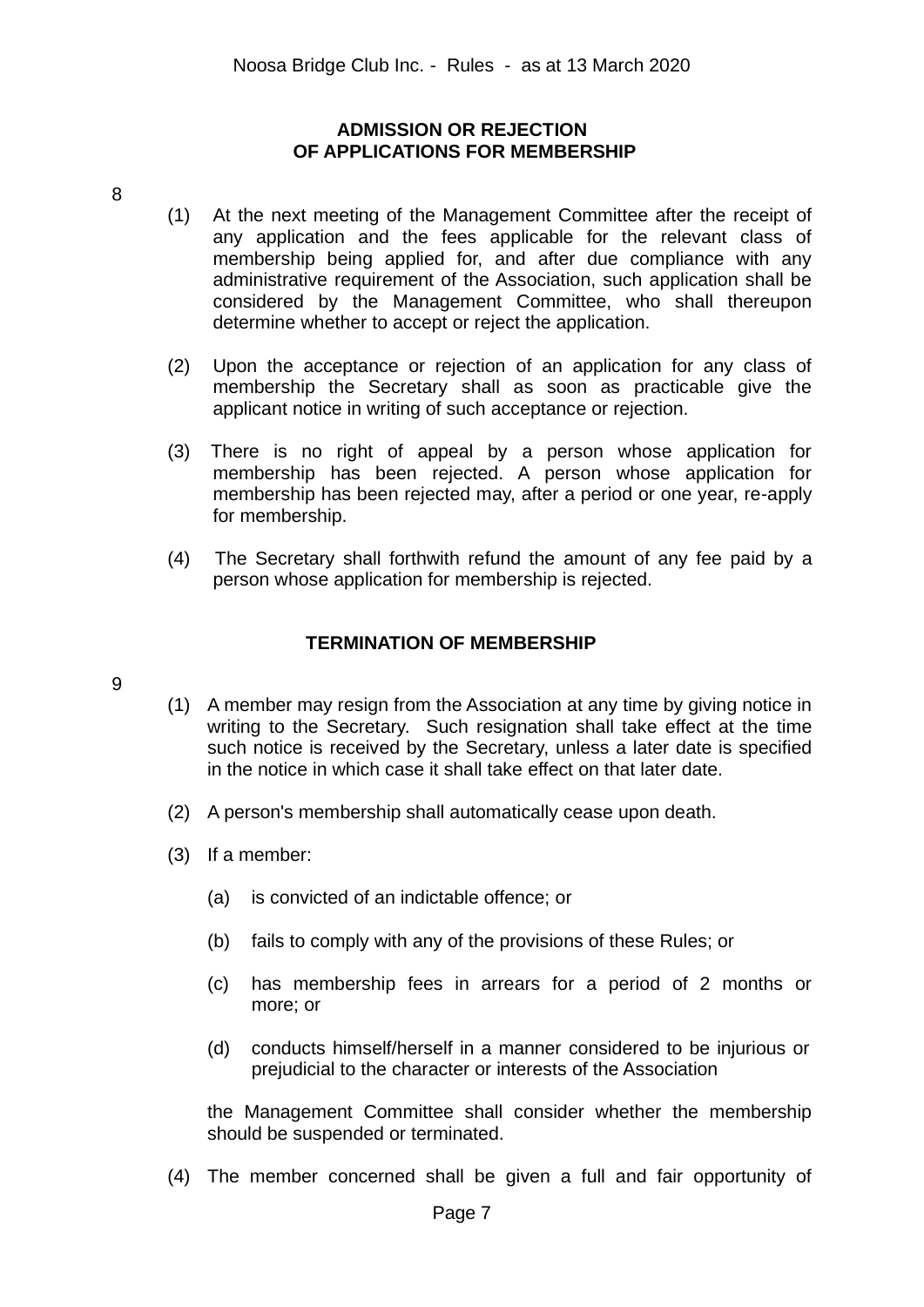presenting his/her case and shall be advised as soon as practicable of the outcome of such adjudication, and in particular, if the Management Committee resolves to suspend or terminate the membership, it shall instruct the Secretary to advise the member in writing accordingly.

(5) The Management Committee may, in accordance with Rule 29, from time to time make by-laws, not inconsistent with these Rules or the Act, concerning matters of conduct and etiquette and dealing with the manner in which conduct or etiquette that falls within sub-rule (3) (d) of this Rule may be dealt with, including the way in which any suspension or termination of membership is decided.

## **APPEAL AGAINST TERMINATION OF MEMBERSHIP**

- 10
- (1) A person whose membership has been terminated may, within 1 month of receiving written notification of that outcome, lodge with the Secretary written notice of his/her intention to appeal against the decision of the Management Committee.
- (2) Upon receipt of notification of intention to appeal against termination of membership, the Secretary shall convene, within 3 months of the date of receipt by the Association of such notice, a general meeting to determine the appeal. At any such meeting the applicant shall be given the opportunity to fully present his/her case and the Management Committee or those members thereof who terminated the membership subsequently shall likewise have the opportunity of presenting their case. The appeal shall be determined by the vote of the members present at such meeting. Any such determination must be by a special resolution of such members.

## **REGISTER OF MEMBERS**

- 11
- (1) The Management Committee shall cause a Register of members to be kept in which the following information and details shall be entered:
	- (a) the names and, where possible, up to date residential and/or postal addresses of all persons admitted to membership of the Association;
	- (b) the class of membership to which that member belongs;
	- (c) the date of a member's admission to membership;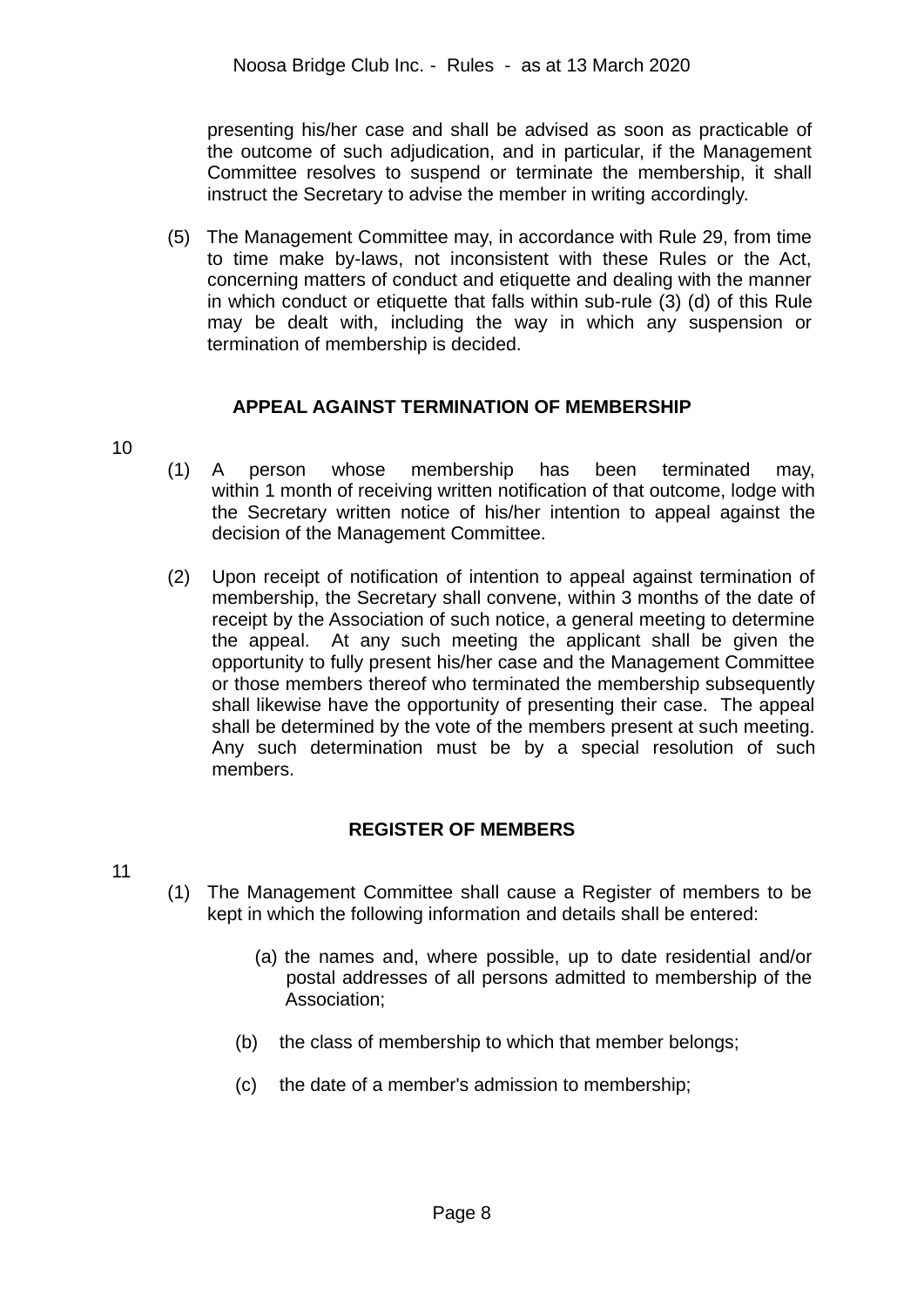- (d) where the person is an Honorary Life Member, the date that person became a member of that class, and, where relevant, the date that member ceased to be such a member; and
- (e) where provided by the member to the Association, details of any email address, or other telephonic, computer or digital means of communication agreed to by the member for the purposes of Rule 36.
- (2) Particulars shall also be entered into the Register of deaths, resignations, suspensions, terminations and reinstatements of membership, and any further particulars as the Management Committee may from time to time require.
- (3) The Register shall be open for inspection at all reasonable times by any member who previously applies to the Secretary for such inspection, but such inspection shall be limited to that member viewing his or her own details, only. A member must comply with all reasonable conditions that may be imposed as a condition of such inspection.
- (4) The Register may be kept in computer or other digital form, as approved by the Management Committee, provided that it may be read or inspected without undue difficulty.

## **MEMBERSHIP OF THE MANAGEMENT COMMITTEE**

- 12
- (1) The Management Committee of the Association shall consist of the following officers of the Association, namely the President, Vice-President, Secretary and Treasurer, as well as such number of other members as the members of the Association at any general meeting may from time to time elect or appoint. Such number of other members shall not, unless the members of the Association otherwise agree in general meeting, exceed 8. All persons on the Management Committee must, whilst they so hold office, be and remain members of the Association.
- (2) At the annual general meeting of the Association, all the members of the Management Committee for the time being shall, subject to sub-rule (4), retire from office, but shall be eligible upon nomination for re-election. However, except as provided in this Rule, a person who has held the one position of President or Vice-President, as the case may be, for 3 consecutive years or Secretary or Treasurer, as he case may be, for 5 consecutive years is not eligible for re-election to that office the following year. In the event that the circumstances referred to in the last sentence of this Rule apply in respect of the relevant position, but no new candidate is nominated for the position of Secretary or Treasurer, as the case may be, or such a person is so nominated but fails to be elected or appointed to the position, the President is authorised to invite the existing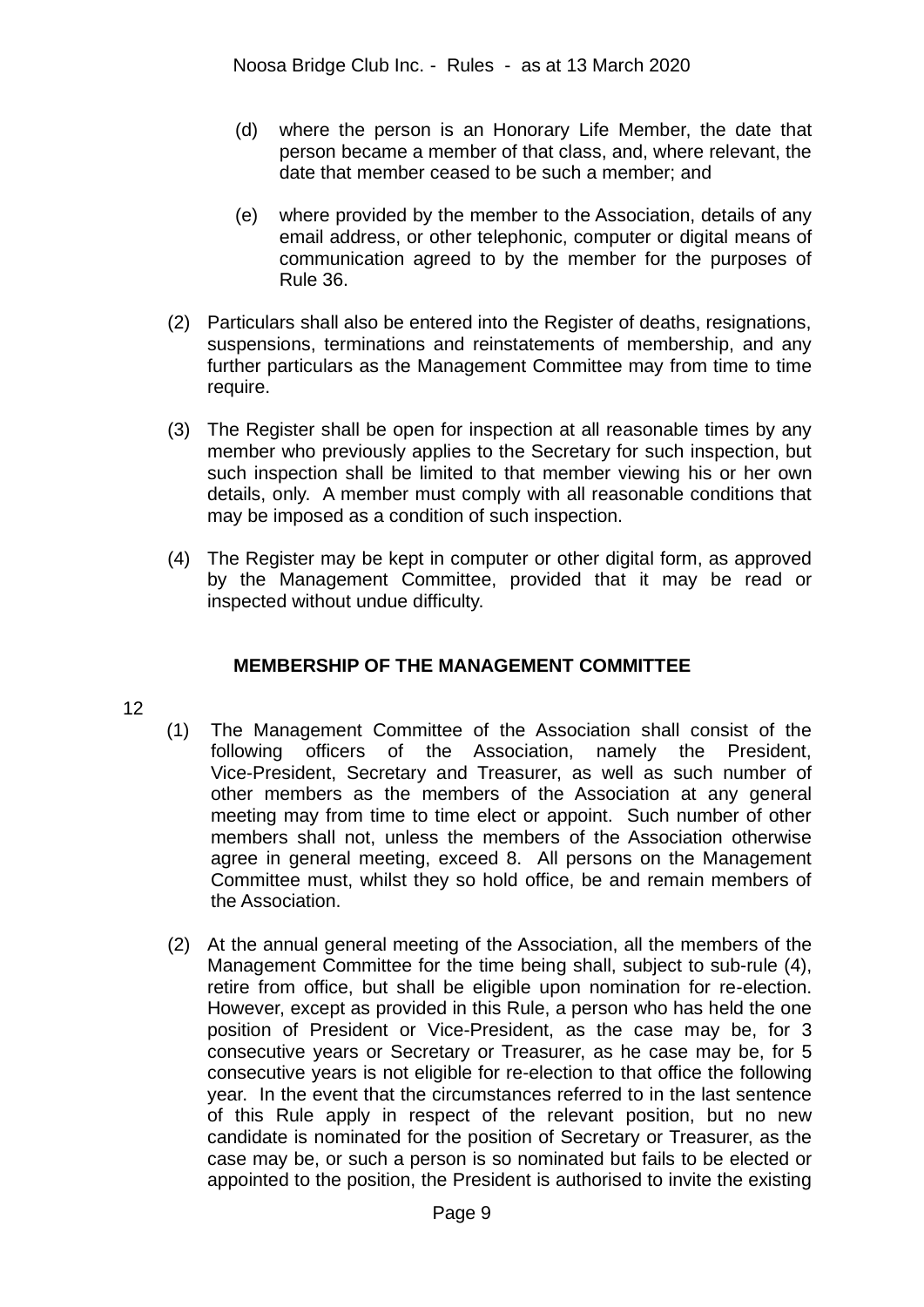holder of the position in question to remain on in that position, despite the foregoing restrictions, for a period of 1 year, or until such a new candidate is so nominated and elected or appointed in his or her place, whichever is the earlier.

- (3) The election of officers of the Association and of other members of the Management Committee shall take place in the following manner:
	- (a) any 2 members of the Association shall be at liberty to nominate any other member to serve as an officer or other member of the Management Committee; where the nomination is to serve as an officer, and that person fails to be appointed to that office, the nomination shall, unless the person indicates otherwise (and whether at the time of the nomination or at the meeting at which such nomination is being considered), be taken to stand and to apply equally as a nomination to be such other member of the Management Committee;
	- (b) the nomination, which shall be in writing and signed by the member and a proposer and seconder, shall be lodged with the Secretary at least 14 days before the annual general meeting at which the election is to take place;
	- (c) a list of the candidates' names in alphabetical order, with the proposers' and seconders' names, shall be posted in a conspicuous place in the Association's premises for at least 7 days immediately preceding the annual general meeting;
	- (d) balloting lists shall be prepared (if necessary) containing the names of the candidates in alphabetical order, and each member present at the annual general meeting, or, if not present, by postal vote, shall be entitled to vote for any number of such candidates not exceeding the number of vacancies;
	- (e) if, at the commencement of such meeting, there is an insufficient number of candidates nominated, nominations may be taken from the floor of the meeting.
- (4) Unless otherwise provided in these Rules, all successful candidates shall hold office from the close of the annual general meeting at which they were elected, until the close of the next annual general meeting. However, if a member of the Management Committee dies, or is absent from more than 2 consecutive meetings of the Management Committee without the prior consent of the Management Committee or the President or, in his or her absence, the Vice-President, that member shall thereupon cease to be a member of the Management Committee.
- (5) For the purposes of section 69 of the Act, it is declared that no person may hold the office of Secretary if he or she holds any other office in the Association, including that of auditor.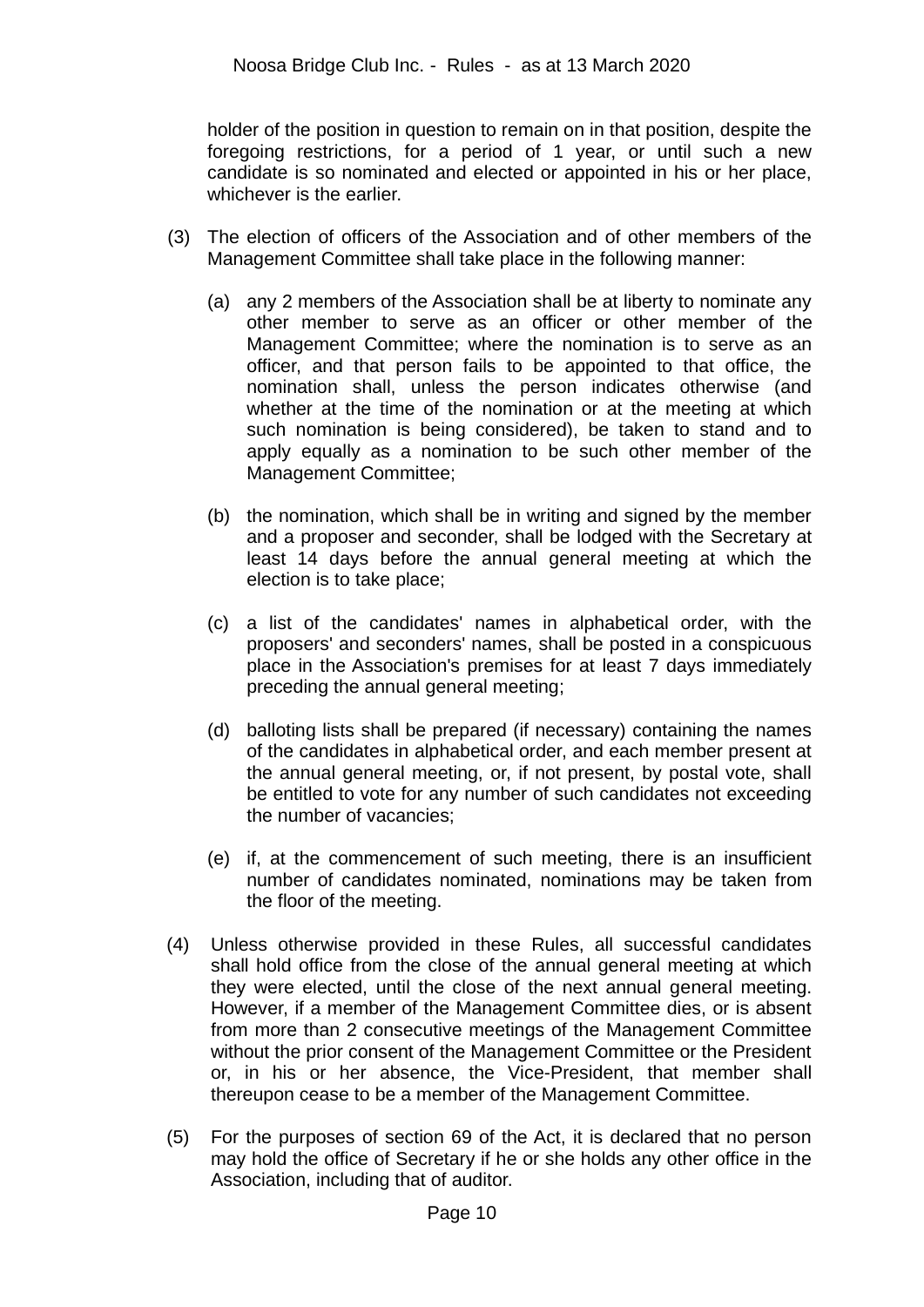- (6) No person may be appointed to or hold the office of Secretary unless that person complies with the requirements of section 66 of the Act.
- (7) No person may be, or continue to be, an officer or member of the Management Committee if he or she does not comply with section 61A of the Act.
- (8) The office of an officer of the Association and of any other member of the Management Committee becomes vacant in the circumstances set out in section 64 of the Act.
- (9) The office of Secretary also becomes vacant in the circumstances referred to in section 69 of the Act.

### **RESIGNATION AND REMOVAL OF OFFICERS AND OF MEMBERS OF THE MANAGEMENT COMMITTEE**

- (1) Any officer of the Association or other member of the Management Committee may resign from membership of the Management Committee at any time by giving notice in writing to the Secretary. Such resignation shall take effect at the time such notice is received by the Secretary, unless a later date is specified in the notice, in which case it shall take effect on that later date. Where it is the Secretary who is resigning the notice shall be to the President.
- (2) The Secretary, where that person has been appointed by the Management Committee, may be removed from office by the Management Committee in accordance with section 67 of the Act.
- (3) Any officer of the Association or other member of the Management Committee may also be removed from office by a special resolution of the members of the Association passed at a general meeting of the members of the Association. At that meeting the officer or member in question of the Management Committee shall be given the opportunity to fully present his/her case. The proposer and seconder of the proposed resolution must both attend the meeting and be prepared to fully present their respective cases, failing which the motion will lapse. There is no right of appeal against an officer's or member's removal from office under this sub-rule.

### **VACANCIES IN THE POSITION OF OFFICER OR OTHER MEMBERS OF THE MANAGEMENT COMMITTEE**

14

13

(1) The Management Committee shall, in accordance with section 62 of the Act, have power at any time to appoint any member of the Association to fill any casual vacancy in the position of an officer of the Association or other member of the Management Committee to hold office until the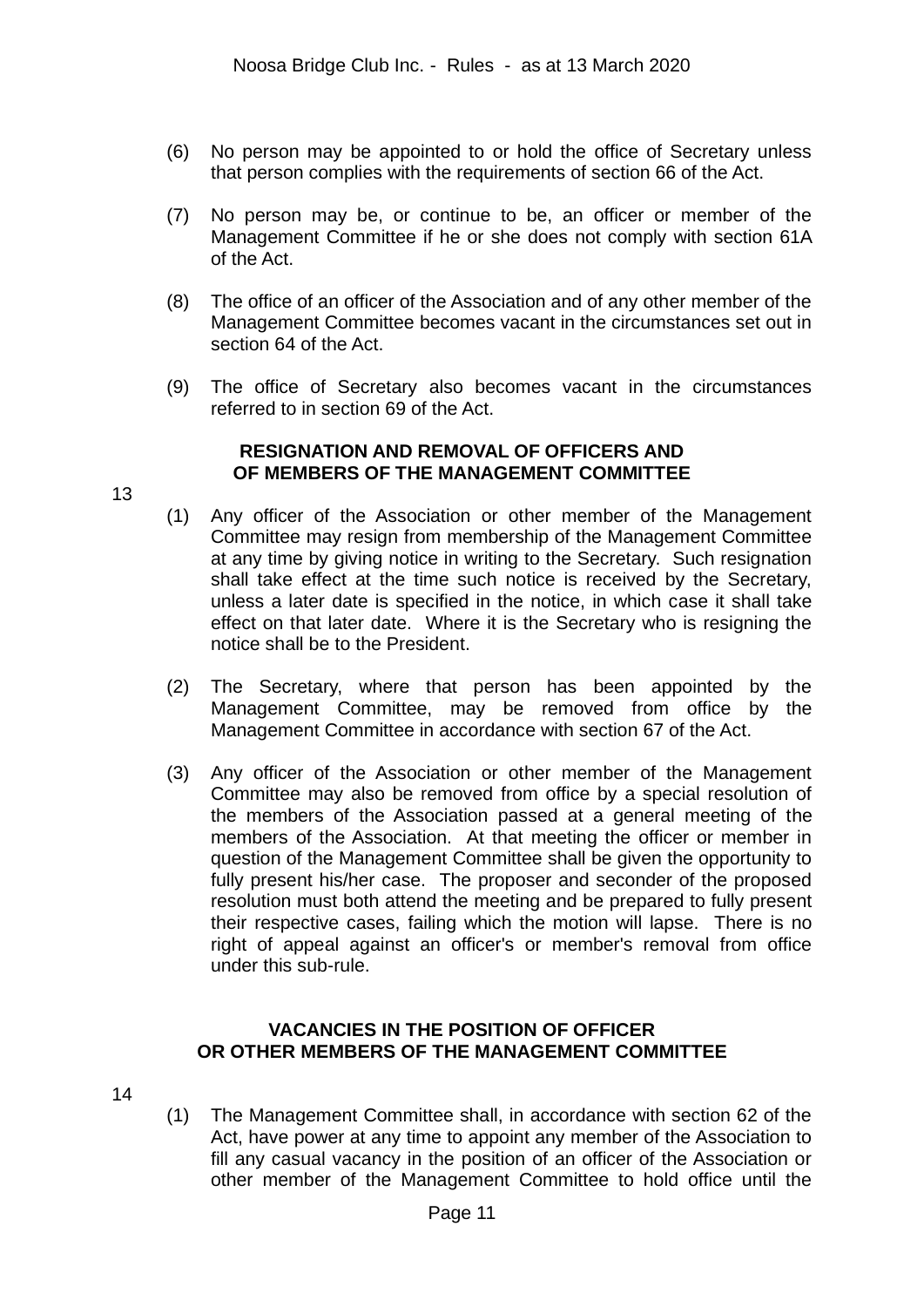close of the next annual general meeting of members of the Association.

- (2) Where the vacancy is in the position of Secretary the Management Committee must have due regard to section 65 of the Act.
- (3) The continuing members of the Management Committee may act notwithstanding any casual vacancy in the Management Committee, but if and so long as their number is reduced below the number fixed by or pursuant to these Rules as the necessary quorum of the Management Committee, the continuing member or members may act for the purpose of increasing the number of members of the Management Committee to that number or of summoning a general meeting of the members of the Association, but for no other purpose.
- (4) This Rule applies equally to or in respect of any casual vacancy in relation to any member of the Management Committee who is an officer of the Association. However, if there is a vacancy, at the same time, in respect of all of the officers, the remaining members of the Management Committee must first, in accordance with section 65 of the Act, appoint an interim Secretary, and then summon a general meeting of the members of the Association to deal with the matter.

## **FUNCTIONS OF THE MANAGEMENT COMMITTEE**

- 15
- (1) Except as otherwise provided by these Rules, and subject to any still standing resolution of the members of the Association carried at any general meeting, including any further resolution that may have been passed at the time of or subsequent to their appointment, the Management Committee from time to time:
	- (a) shall have the general control and management of the business and operations and the administration of the affairs, property and funds of the Association;
	- (b) may, but subject to sub-rule (2) and sub-rule (3) of this Rule, exercise all of the powers of the Association; and
	- (c) shall have authority to interpret the meaning of these Rules and any other matter relating to the Association on which these Rules are silent.
- (2) The exercise by the Management Committee of any power to borrow money or to invest money (other than in deposits with an Australian-regulated bank), may only be made if the members of the Association have approved that exercise in advance at a meeting of the members of the Association, and must comply with the terms of any resolution of the members of the Association imposing conditions or restrictions on the exercise by the Management Committee of that power.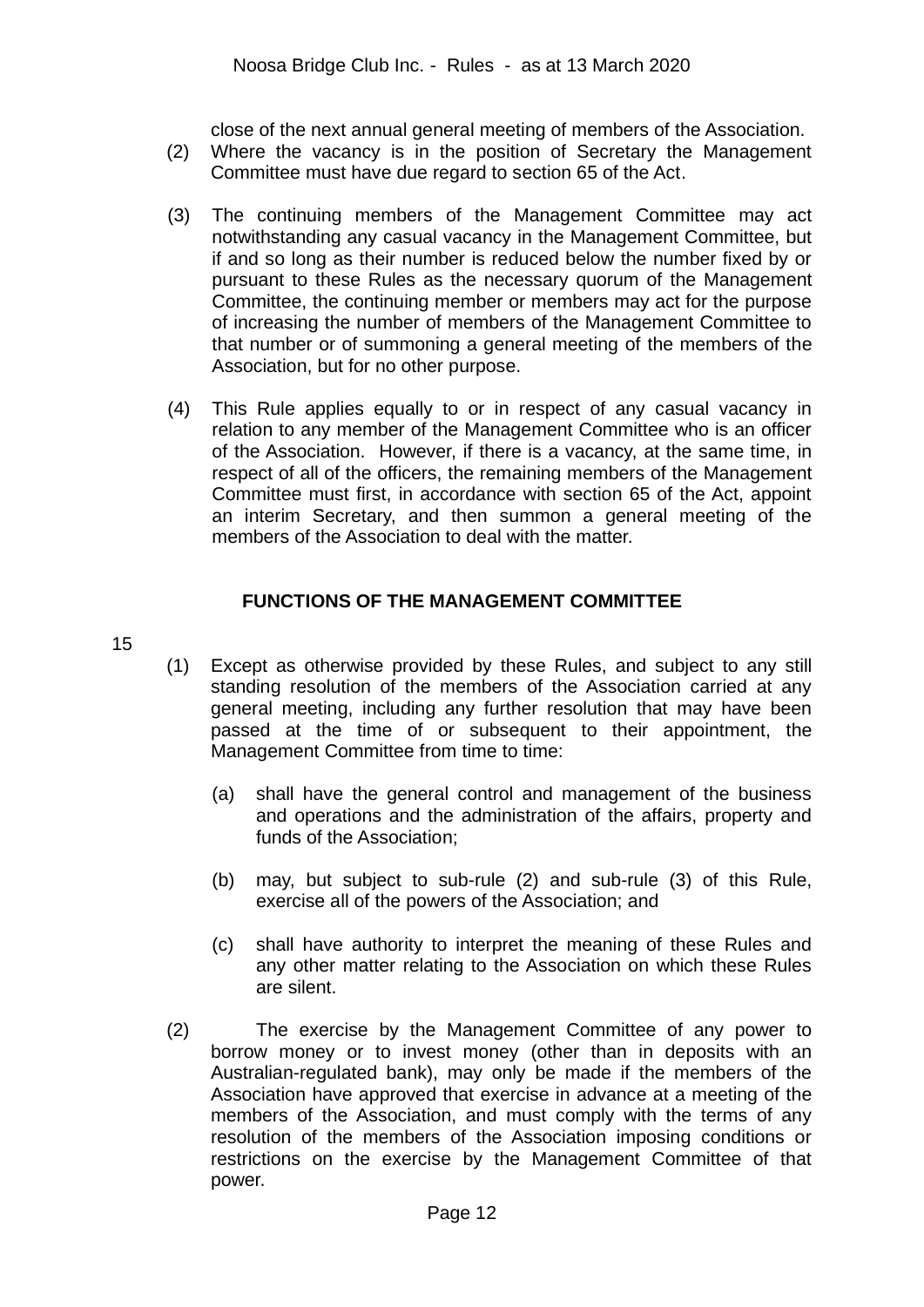(3) The Management Committee will regularly notify members of the Association of capital expenditure and disposal budgets, and, when appropriate, will seek the prior formal approval of members for major items of expenditure or disposal.

## **MEETINGS OF THE MANAGEMENT COMMITTEE**

16

- (1) The Management Committee shall meet at least once every calendar month to exercise its functions.
- (2) At every meeting of the Management Committee at least 50% of the number of members (including the officers of the Association) then serving on the Management Committee shall constitute a quorum. Where such number of members is an even number, then the quorum must comprise at least one half of such members, plus one.
- (3) Subject as otherwise provided in this Rule, the Management Committee may meet together and regulate its proceedings as it thinks fit. However, questions arising at any meeting of the Management Committee shall be decided by a majority of votes and, in the case of equality of votes, the Chairperson shall have a second or casting vote.
- (4) A member of the Management Committee shall not vote in respect of any contract or proposed contract with the Association or in respect of any other matter or issue in which he/she is interested or could reasonably be perceived to have a conflict of interest, or any matter arising from the foregoing, and if he/she does so vote his/her vote shall not be counted.
- (5) A special meeting of the Management Committee shall be convened by the Secretary on the requisition in writing signed by not less than one-third of the members of the Management Committee, which requisition shall clearly state the reasons why such special meeting is being convened and the nature of the business to be transacted thereat.
- (6) Not less than 7 days notice shall be given by the Secretary to members of the Management Committee of any special meeting of the Management Committee. Such notice shall clearly state the nature of the business to be discussed at that meeting. In special circumstances the Management Committee may be convened at shorter notice by the Secretary, after consultation with the President or the Vice-President, for any time or place, but such a meeting will not be valid or effective unless a quorum of the Management Committee attends.
- (7) The President shall preside as Chairperson at every meeting of the Management Committee, or if there is no President, or if at any meeting he/she is not present within 10 minutes after the time appointed for holding the meeting, the Vice-President shall be Chairperson. If the Vice-President is not present at the meeting then the members may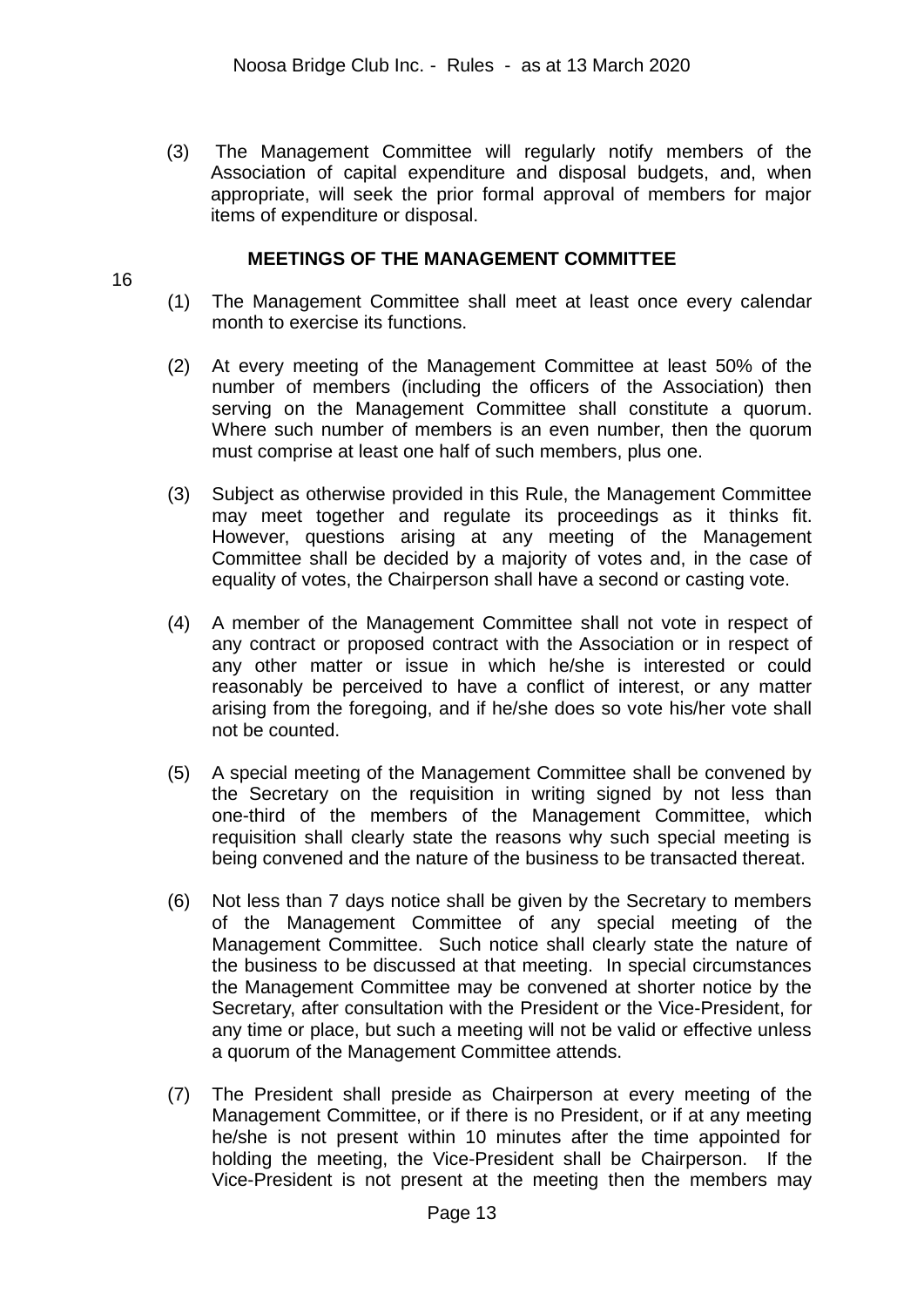choose one of their number to be Chairperson of the meeting.

- (8) If within half an hour from the time appointed for the commencement of a Management Committee meeting a quorum is not present, the meeting, if convened upon the requisition of members of the Management Committee, shall lapse. In any other case it shall stand adjourned to the same day in the next week at the same time and place, or to such other day and at such other time and place as the Management Committee may determine, and if at the adjourned meeting a quorum is not present within half an hour from the time appointed for the meeting, the meeting shall lapse.
- (9) A resolution in writing signed by all the members of the Management Committee for the time being entitled to receive notice of a meeting of the Management Committee shall be as valid and effectual as if it had been passed at a meeting of the Management Committee duly convened and held. Any such resolution may consist of several documents in like form, each signed by one or more members of the Management Committee.
- (10) The Management Committee may hold meetings, or permit a member of the Management Committee to take part in its meetings, by using any technology that reasonably allows all members participating in the meeting to hear and take part in discussions as they happen.
- (11) Any member of the Management Committee who participates in the meeting held in accordance with sub-rule (10) is taken to be present at the meeting.

17

## **DELEGATION TO SUB-COMMITTEES**

- (1) The Management Committee may delegate any of its powers to a sub-committee consisting of such members of the Association as the Management Committee thinks fit. Any sub-committee so formed shall in the exercise of the powers so delegated conform to any regulations or other conditions or requirements that may be imposed on it by the Management Committee.
- (2) A sub-committee may elect a Chairperson of its meetings. If no such Chairperson is elected, or if at any meeting the Chairperson is not present within 10 minutes after the time appointed for holding the meeting, the members present may choose one of their number to be Chairperson of the meeting.
- (3) Subject to sub-rule (1), a sub-committee may meet and adjourn as it thinks proper. Questions arising at any meeting shall be determined by a majority of votes of the members present and, in the case of an equality of votes, the question shall be referred to the Management Committee for determination.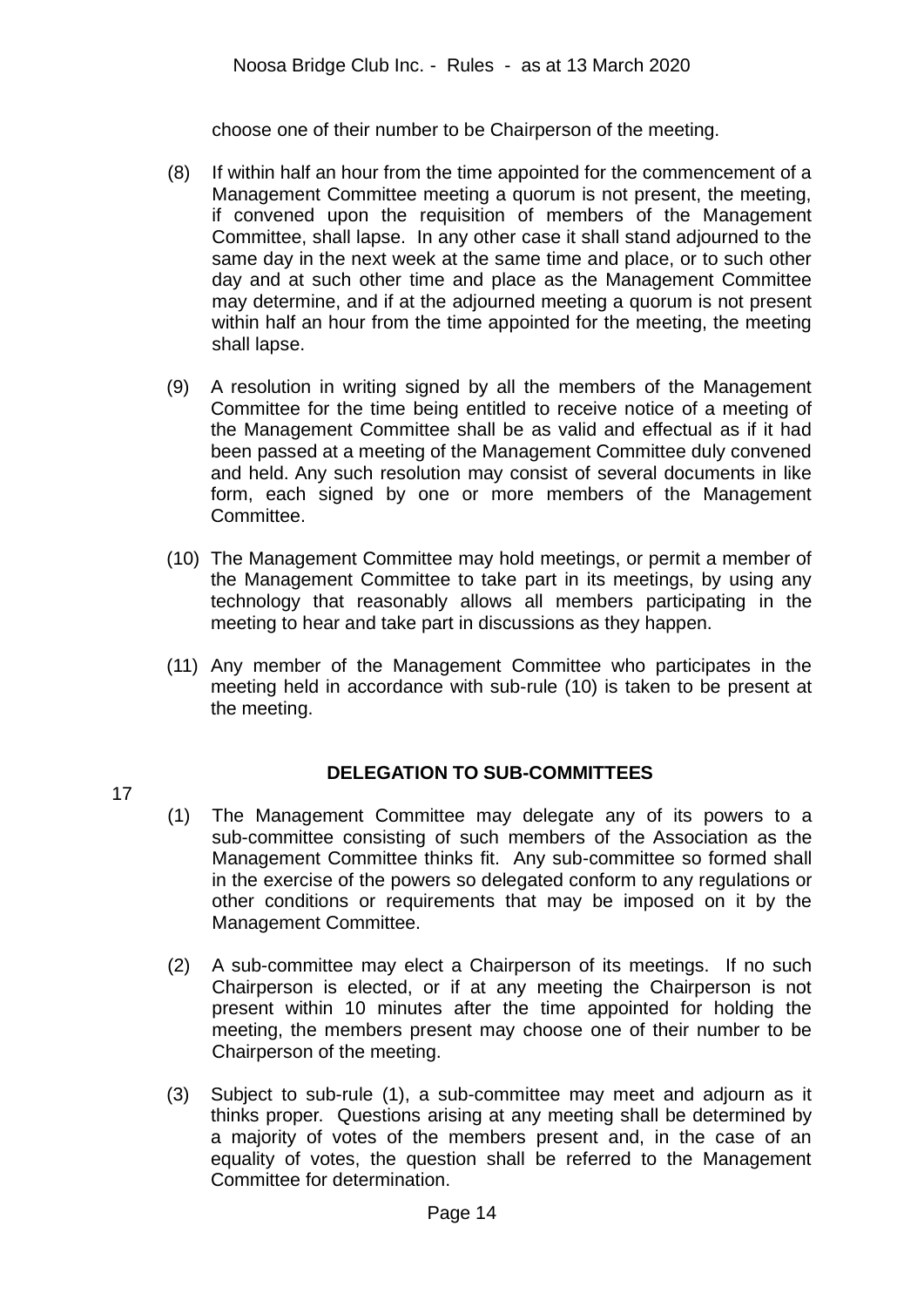## **VALIDITY OF ACTS OF COMMITTEES AND SUB-COMMITTEES**

18 All acts done by any meeting of the Management Committee or of a sub-committee, or by any person acting as a member of the Management Committee or such a sub-committee, shall, notwithstanding that it is afterwards discovered that there was some defect in the appointment of any such member of the Management Committee or sub-committee, or that the members of the Management Committee or any of them were disqualified, be as valid as if every such person had been duly appointed and was qualified to be a member of the Management Committee or sub-committee, as the case may be. However this does not apply where the member or person has or could reasonably be perceived to have a conflict of interest, as provided for in Rule 16 (4).

## **ANNUAL GENERAL MEETINGS OF MEMBERS**

#### 19

- (1) The annual general meeting of members shall be held within 3 months of the close of each financial year.
- (2) The business to be transacted at every annual general meeting of members shall be:
	- (a) the receiving of the Management Committee's report and the statement of income and expenditure, assets and liabilities and mortgages, charges and securities affecting the property of the Association for the preceding financial year;
	- (b) the receiving of the auditor's report upon the books and accounts for the preceding financial year;
	- (c) the presenting of the audited statement to the meeting for adoption;
	- (d) the receiving of the Management Committee's report on the question of public liability insurance for the Association and its officers and other members of the Management Committee, as required by section 70 of the Act;
	- (e) the tabling and consideration of motions of which notice has been given to the Secretary at least 21 days prior to the meeting;
	- (f) the election of officers of the Association and other members of the Management Committee; and
	- (g) the appointment of an auditor for the ensuing financial year, who shall be a member of the Institute of Chartered Accountants in Australia or the Australian Society of Certified Practising Accountants.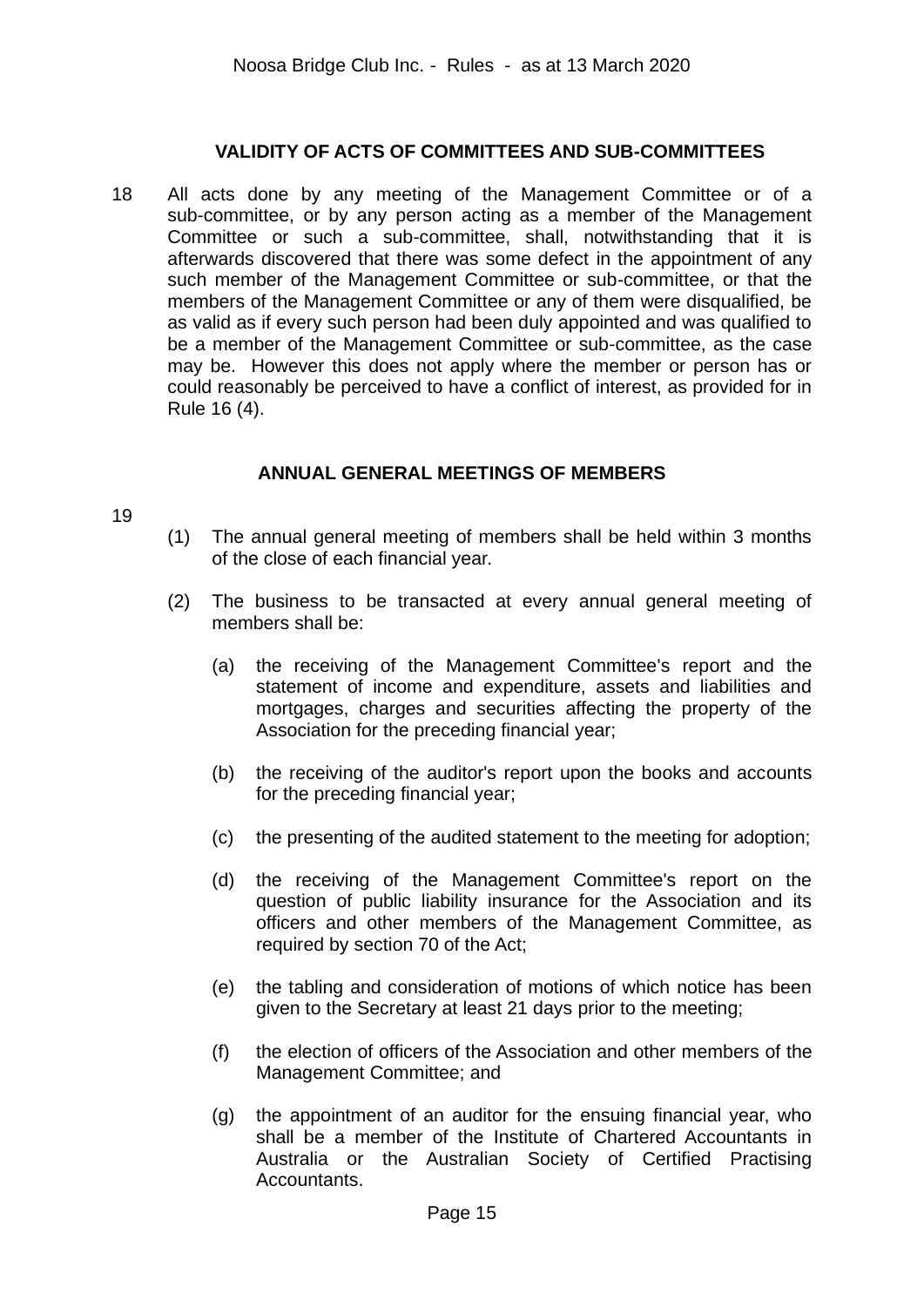(3) At the annual general meeting there shall be no other general business conducted. But a special general meeting may be convened immediately after the close of the annual general meeting at which general business may by conducted.

## **SPECIAL GENERAL MEETINGS OF MEMBERS**

- 20 The Secretary shall convene a special general meeting of members:
	- (1) when directed to do so by the Management Committee; or
	- (2) on the requisition in writing signed by not less than one-third of the members presently on the Management Committee or not less than 30 members of the Association; such requisition shall clearly state the reasons why such special general meeting is being convened and the nature of the business to be transacted at that meeting; or
	- (3) on being given notice in writing of an intention to appeal against the decision of the Management Committee to terminate the membership of any person.

## **QUORUM FOR GENERAL MEETINGS OF MEMBERS**

- 21
- (1) Subject to section 57A of the Act, at any general meeting of members the number of members required to constitute a quorum shall be 30.
- (2) No business shall be transacted at any general meeting unless a quorum of members is present at the time when the meeting proceeds to the item of business in question. If any decision is made at a general meeting at a time when a quorum is not present, the decision has no effect.
- (3) If within half an hour from the time appointed for the commencement of a general meeting a quorum is not present, the meeting, if convened upon the requisition of members of the Management Committee or the Association, shall lapse. In any other case it shall stand adjourned to the same day in the next week at the same time and place, or to such other day and at such other time and place as the Management Committee may determine, and if at the adjourned meeting a quorum is not present within half an hour from the time appointed for the meeting, the members present shall be a quorum.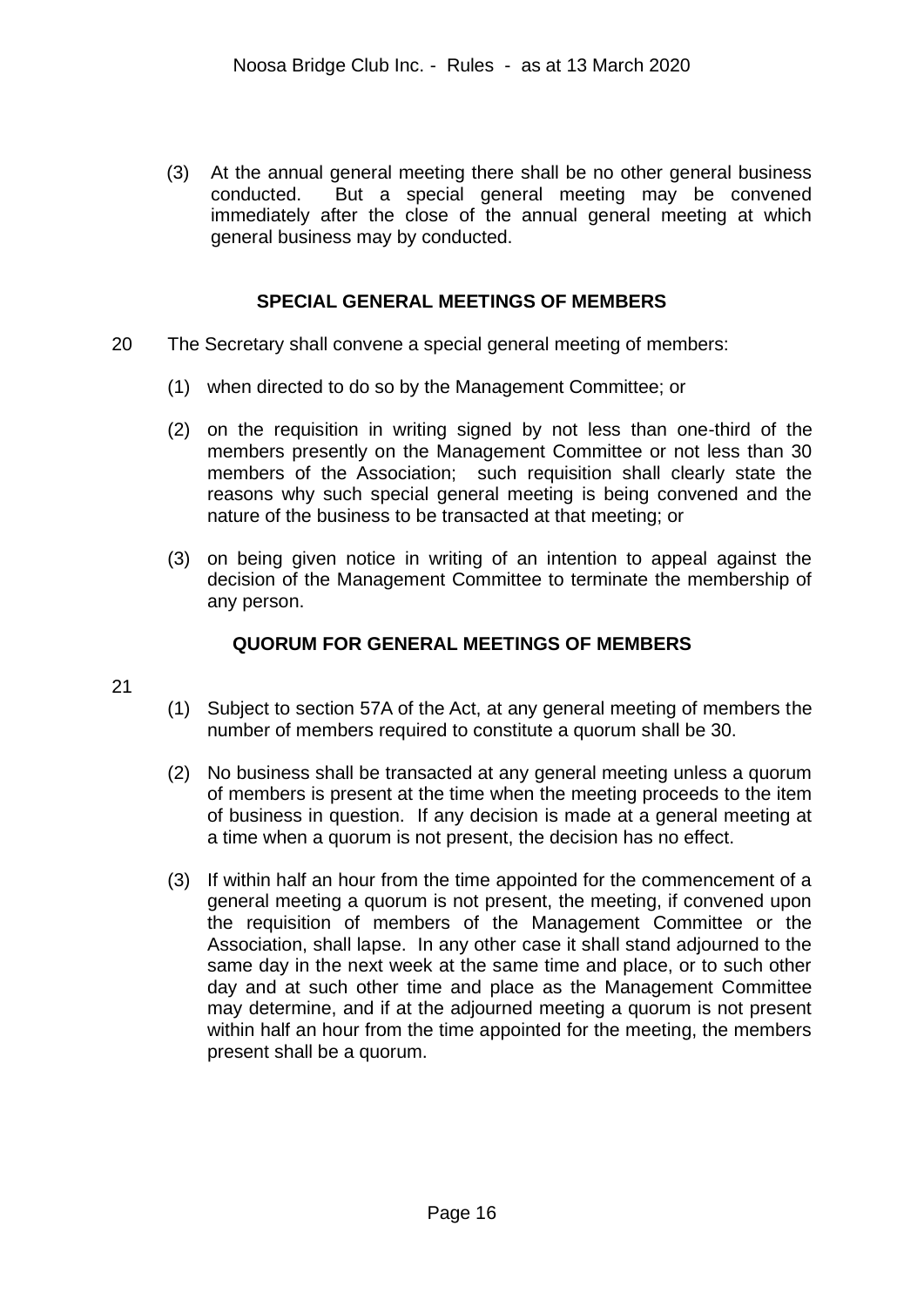## **ADJOURNMENT OF GENERAL MEETINGS OF MEMBERS**

22 The Chairperson may, with the consent of any meeting at which a quorum is present (and shall if so directed by the meeting), adjourn the meeting from time to time and from place to place, but no business shall be transacted at any adjourned meeting other than the business left unfinished at the meeting from which the adjournment took place. When a meeting is adjourned for 30 days or more, notice of the adjourned meeting shall be given as in the case of an original meeting. Otherwise, it shall not be necessary to give any notice of an adjournment or of the business to be transacted at an adjourned meeting.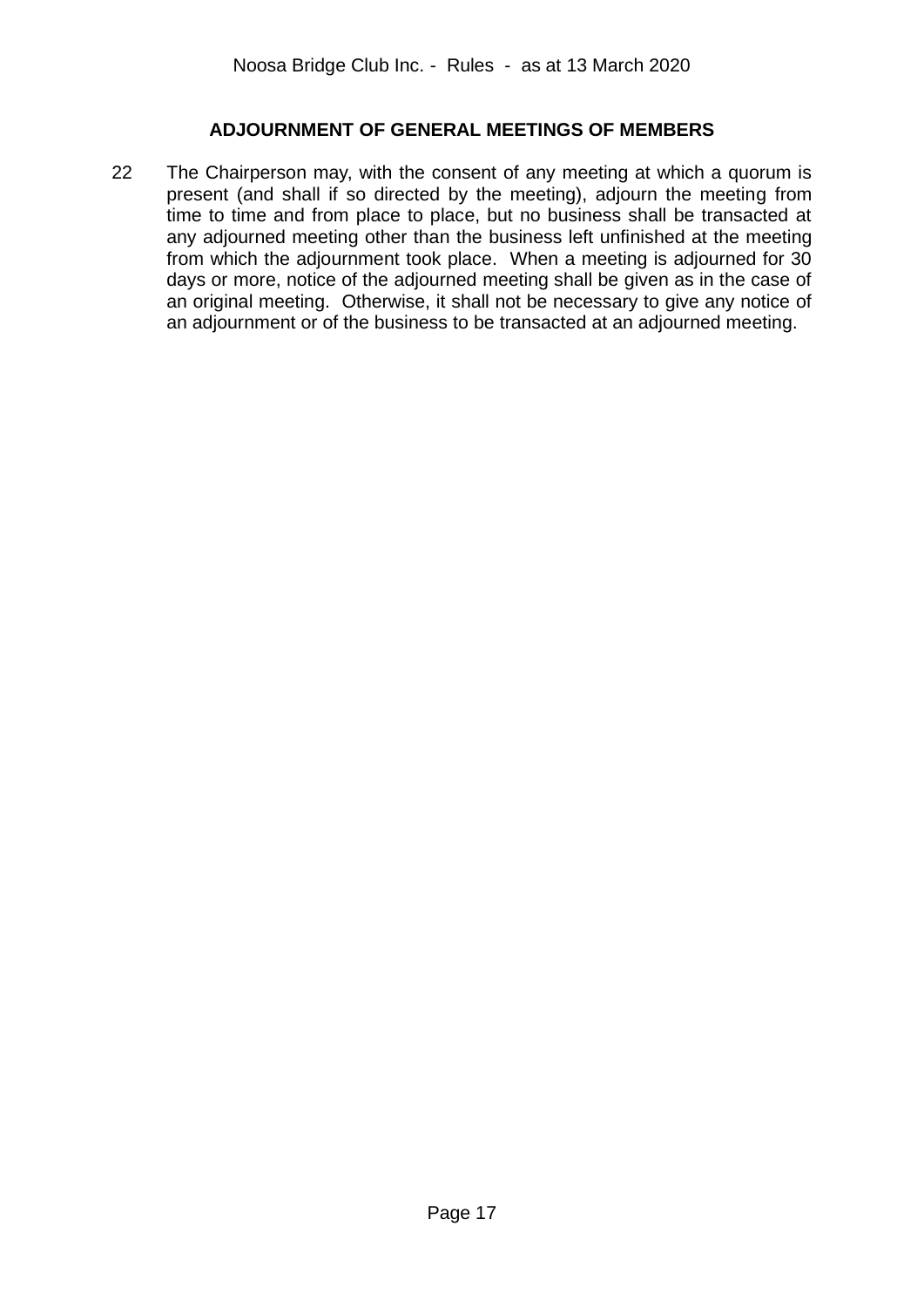## **MANNER OF GIVING NOTICE OF GENERAL MEETINGS OF MEMBERS**

- 23
- (1) The Secretary shall convene all general meetings of members of the Association by giving not less than 14 days' notice of any such meeting to the members of the Association.
- (2) The manner by which such notice shall be given shall be determined from time to time by the Management Committee. However, notice of any meeting convened for the purpose of hearing and determining the appeal of a member against the termination of that person's membership of the Association by the Management Committee, must be given in writing.
- (3) Notice of a general meeting of members shall clearly state the nature of the business to be discussed at that meeting.

## **CHAIRPERSON OF GENERAL MEETINGS OF MEMBERS**

- 24 Unless otherwise provided by these Rules, at every general meeting of members:
	- (1) The President shall preside as Chairperson, or if there is no President, or if he/she is not present within 15 minutes after the time appointed for the holding of the meeting or is unwilling to act, the Vice-President shall be the Chairperson. However, if the Vice-President is not present, or being present is unwilling to act, then the members present shall elect one of their number to be Chairperson of the meeting.
	- (2) The Chairperson shall maintain and conduct the meeting in a proper and orderly manner.

## **VOTING AT GENERAL MEETINGS OF MEMBERS**

- 25 Unless otherwise provided by these Rules, at every general meeting of members:
	- (1) Every question, matter or resolution shall, except where these Rules provide otherwise, be decided by a majority of votes of the members present at the meeting.
	- (2) Where these Rules require that a determination be by a special resolution of the members of the Association, that determination must be carried by a three quarters majority of those members present at the meeting.
	- (3) Every member present at the meeting shall be entitled to one vote and, in the case of an equality of votes, the Chairperson shall have a second or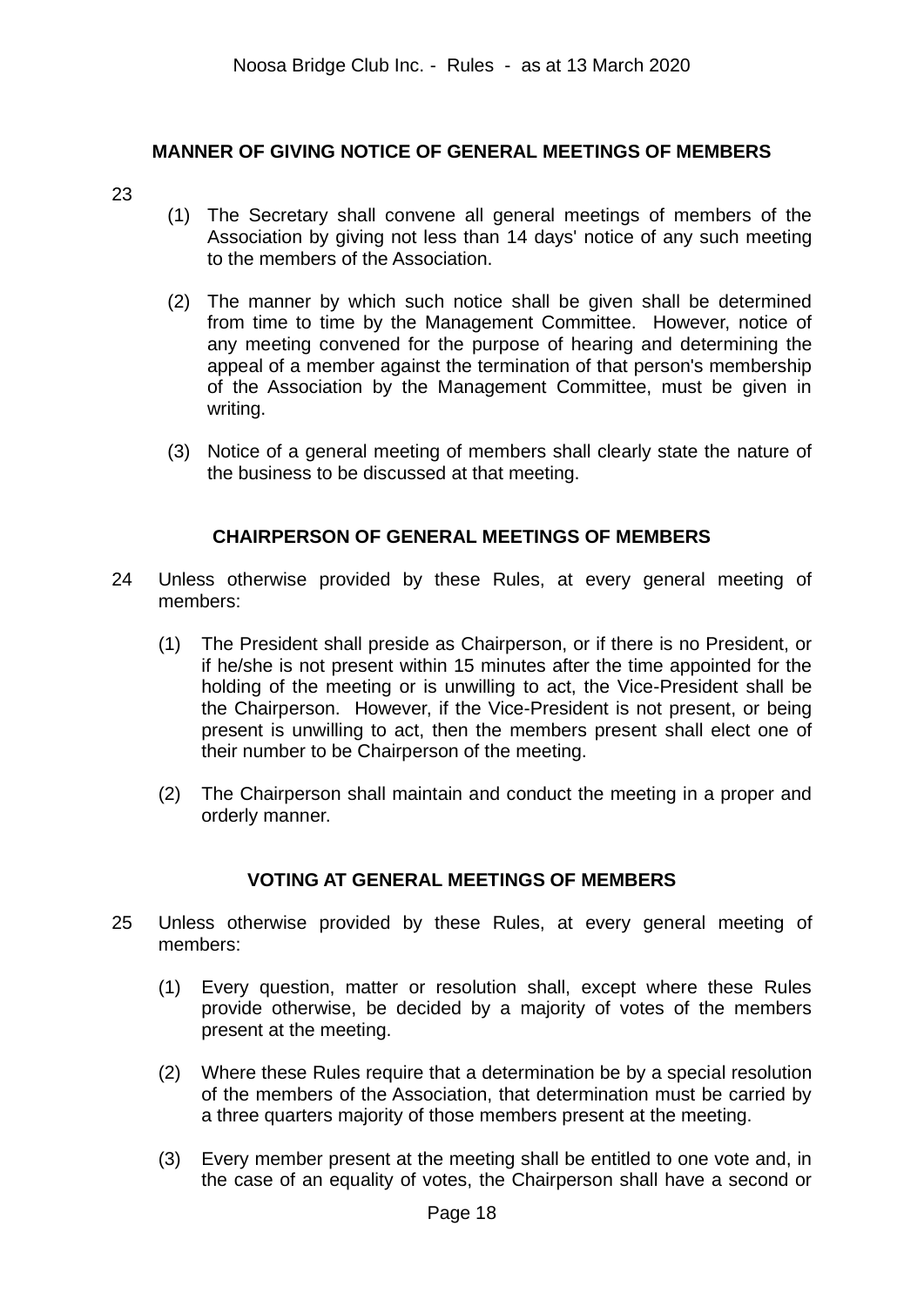casting vote. However, no member shall be entitled to vote at any general meeting if such member's annual subscription is more than one month in arrears at the date of the meeting.

- (4) Voting shall be by show of hands or a division of members, unless not less than one-fifth of the members present demand a ballot, in which event there shall be a secret ballot. The Chairperson shall appoint 2 members to conduct the secret ballot in such manner as he/she shall determine and the result of the ballot as declared by the Chairperson shall be deemed to be the resolution of the meeting at which the ballot was demanded.
- (5) Where a member is unable to attend a general meeting of members and wishes to vote on the question of the election of officers or members of the Management Committee, a form allowing a postal vote on that question will be available to members from the Secretary on demand. In all other cases voting must be in person. There will be no voting by proxy. Where such a postal vote is permitted, the postal vote must be received by the Secretary no later than 24 hours before the commencement of the relevant meeting, duly completed and signed by that member. The postal vote shall in that case be counted as one vote, as if the member in question were duly present at the meeting, but if that member is in fact present at the meeting, his or her postal vote shall not be counted.

## **MINUTES OF GENERAL MEETINGS OF MEMBERS AND OF THE MANAGEMENT COMMITTEE**

- 26 The Secretary shall cause full and accurate minutes of all questions, matters, resolutions and other proceedings of every meeting of the Management Committee and of every general meeting of members of the Association to be entered in a minute book to be kept for the purpose. A separate minute book shall be maintained for meetings of the Management Committee, and for meetings of the members of the Association.
- 27 The minute books of both meetings of the Management Committee and of members of the Association shall be open for inspection at all reasonable times by any member of the Association. However, that member must be financial at the time of such application. That member must also have previously applied to the Secretary for that inspection of the relevant minute book. Subject to section 57B of the Act, such inspection shall take place at such time and place as is agreed between the member and the Secretary. If the member so requests the Secretary must, within 28 days after the request is made, give the member copies of the minutes for which a request is so made. However, the Association may require the member to pay the reasonable costs of providing copies of the minutes in question.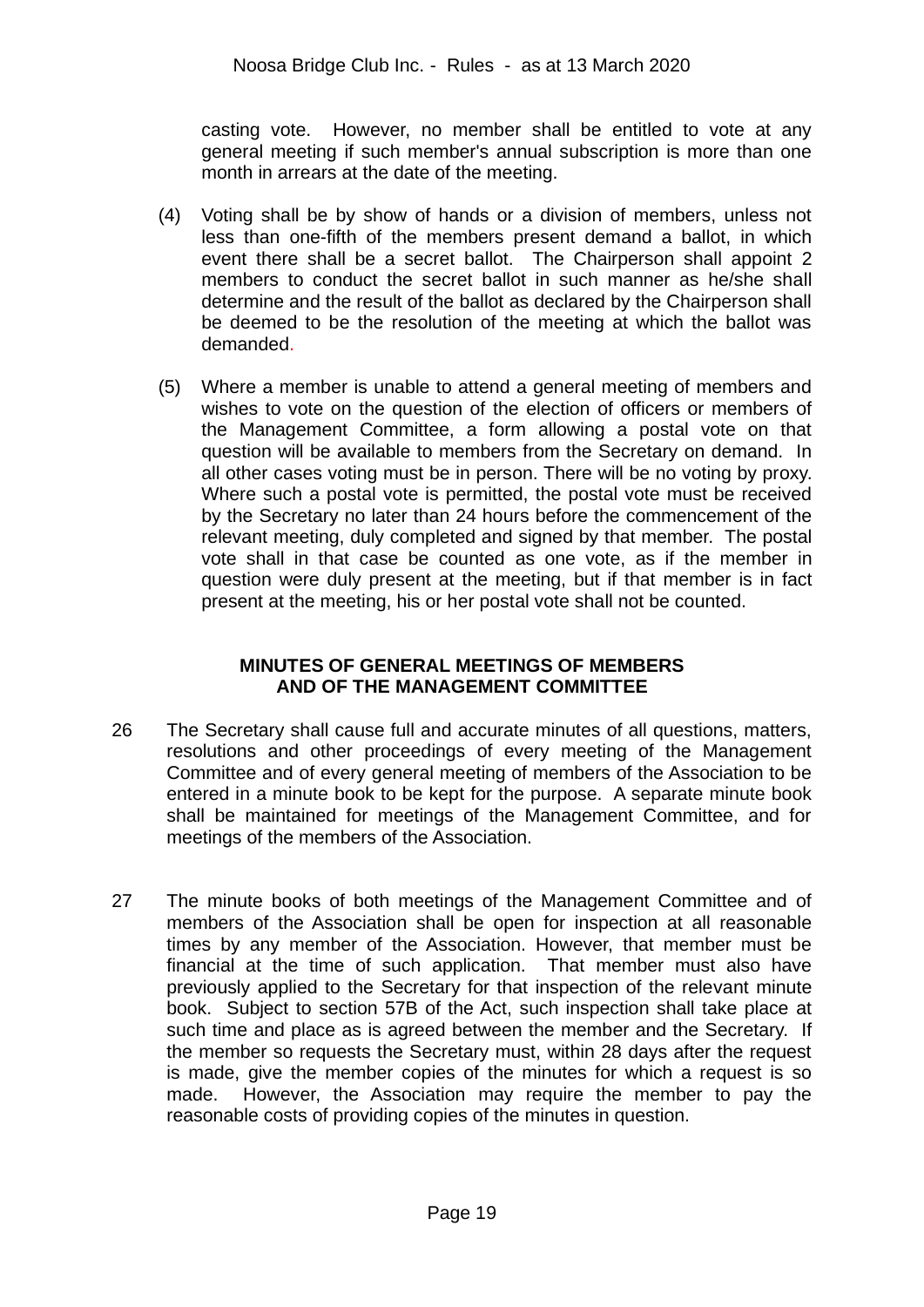- 28 For the purposes of ensuring the accuracy of the recording of the minutes of the Management Committee and of the members of the Association:
	- (1) The minutes of every Management Committee meeting shall be signed by the Chairperson of that meeting as soon as practicable after the close of the meeting, or by the Chairperson of the next succeeding Management Committee meeting if this is not possible.
	- (2) Similarly, the minutes of every general meeting of members of the Association shall be signed by the Chairperson of that meeting as soon as practicable after the close of the meeting, or by the Chairperson of the next succeeding general meeting of members of the Association if this is not possible.
	- (3) Unless otherwise later established, the signing of such minutes constitutes a verification of their accuracy.

## **BY-LAWS AND REGULATIONS**

29 Subject to any resolution of members of the Association as is referred to in Rule 15, the Management Committee may from time to time make, amend or repeal by-laws and/or regulations, not inconsistent with these Rules or the Act, for the internal management of the Association or the conduct of its affairs. Any such by-law or regulation may be set aside by a special resolution of a general meeting of members of the Association.

## **ALTERATION OF THESE RULES**

30 Subject to the provisions of the Act, these Rules may be amended, repealed or added to from time to time by a special resolution of the members of the Association passed at any general meeting. No such amendment, repeal or addition shall be valid or come into effect unless and until the same shall have been submitted for approval to, and registered by, the relevant official as determined from time to time under that Act.

## **COMMON SEAL**

31 The Management Committee shall provide for a common seal and for its safe custody. The common seal shall only be used by the authority of the Management Committee. Every instrument to which the seal is affixed shall be signed by a member of the Management Committee and shall be countersigned by the Secretary or by a second member of the Management Committee or some other person appointed by the Management Committee for the purpose.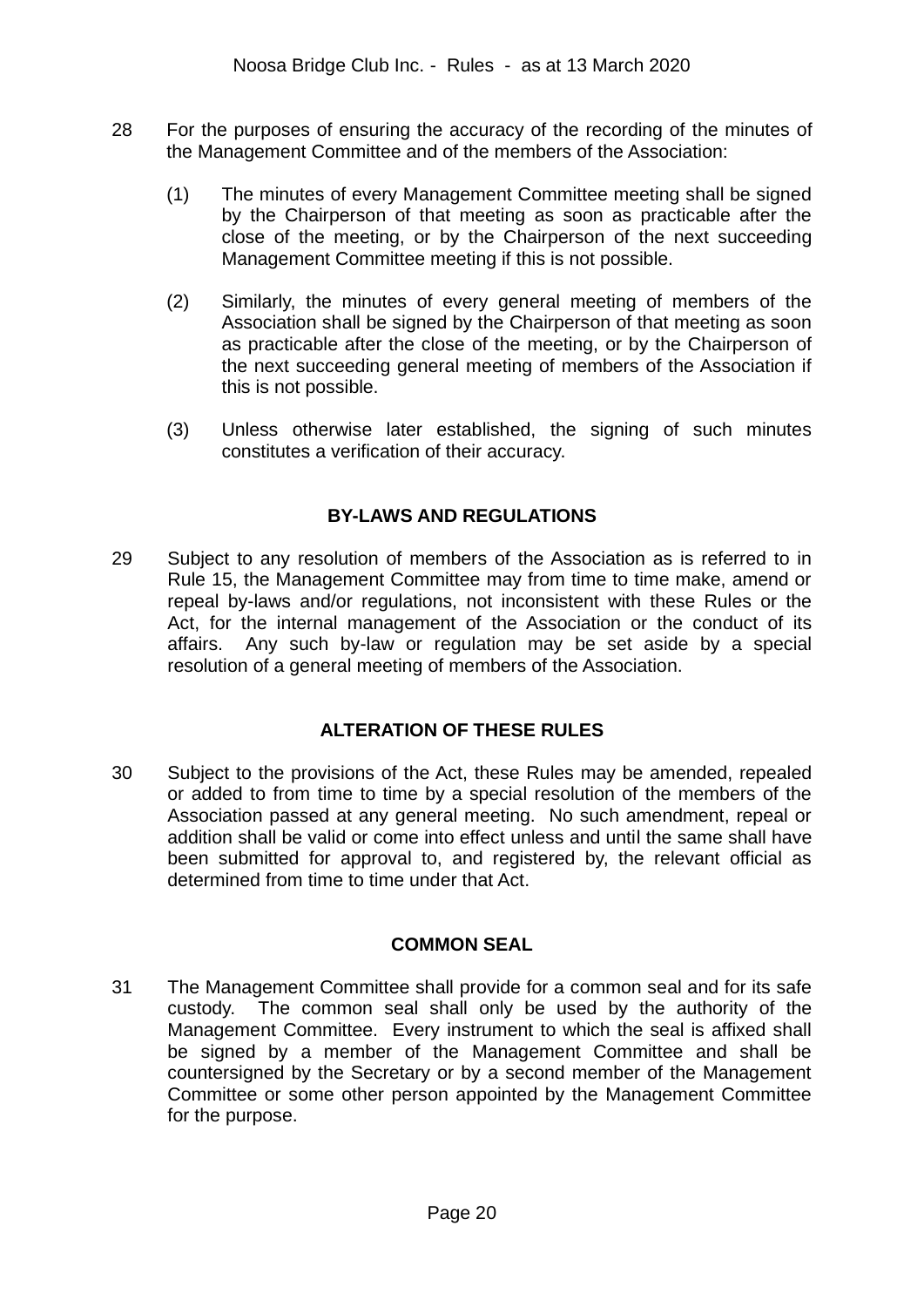## **FUNDS AND ACCOUNTS**

#### 32

- (1) The Association shall keep an account in Queensland in the name of the Association with such bank or financial institution as the Management Committee may from time to time determine. The Treasurer must deal with all amounts paid to the Association in the manner required by clause 1 of Schedule 5 to the Associations Incorporation Regulation 1999.
- (2) Proper books and accounts shall be kept and maintained either in written or printed form in the English language showing correctly the financial affairs of the Association and the particulars usually shown in books of a like nature. Such books and accounts may be maintained in a computer or other digital format capable of being read and inspected.
- (3) All moneys paid to the Association shall be deposited into the account of the Association as soon as practicable after receipt.
- (4) Payment of all amounts of:
	- (a) less than \$100 may be made from a petty cash account kept on the imprest system;
	- (b) \$100 or more must be made by:

(i) cheque signed by two of the President, Secretary, Treasurer or another member of the Association authorised (in accordance with Regulation 11 of the Associations Incorporation Regulation 1999) from time to time by the Management Committee; or

(ii) electronic funds transfer, authorised by two of the same authorised signatories.

- (5) Cheques shall be crossed "not negotiable", except those in payment of wages, allowances or petty cash recoupments which may be open.
- (6) The Management Committee shall determine the amount of petty cash which shall be kept on the imprest system.
- (7) All expenditure shall be approved or ratified at a Management Committee meeting.
- (8) As soon as practicable after the end of each financial year, the Treasurer shall cause to be prepared a statement containing particulars of:
	- (a) the income and expenditure for the financial year just ended; and
	- (b) the assets and liabilities and of all mortgages, charges and securities affecting the property of the Association at the close of that year.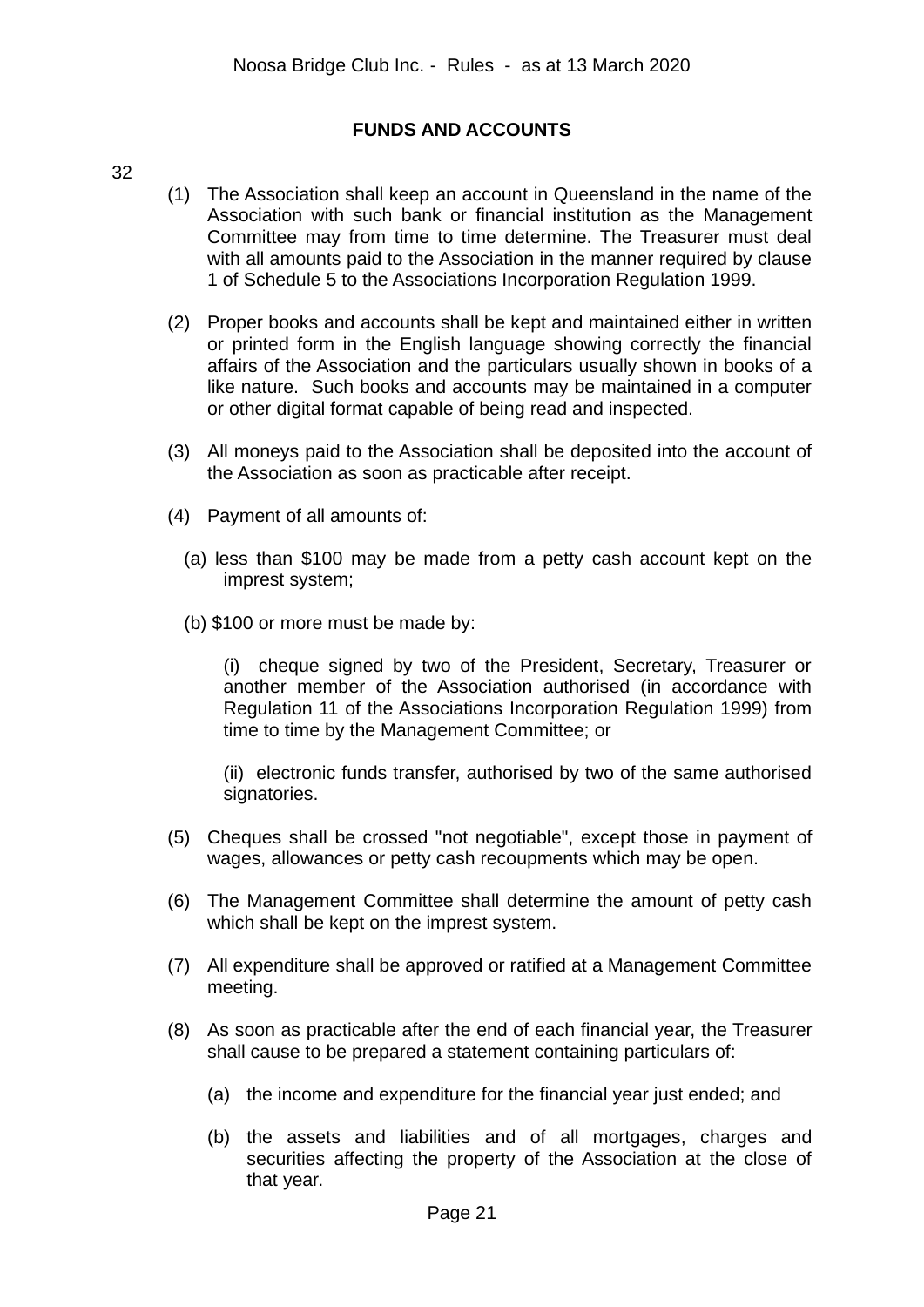- (9) All such statements shall be examined by the auditor who shall present a report upon such audit to the Secretary prior to the holding of the annual general meeting next following the financial year in respect of which such audit was made.
- (10) The income and property of the Association, no matter what its source, shall be used and applied solely in promotion of the objects of the Association and in the exercise of its powers as set out in these Rules. No portion of that income or property shall be distributed, paid or transferred, directly or indirectly, by way of dividend, bonus or otherwise by way of profit to or amongst the members of the Association.
- (11) However, nothing in sub-rule (10) shall prevent the payment in good faith:
	- (a) of interest to any member of the Association in respect of moneys advanced by that person to the Association or otherwise owing by the Association to that person; or
	- (b) remuneration to any officers or servants of the Association; or
	- (c) of moneys to any member of the Association or other person in respect of any services actually rendered to the Association by that member; or
	- (d) the payment or repayment to any member of the Association of out of pocket expenses, money lent, reasonable and proper charges for goods hired by the Association or reasonable and proper rent for premises let to the Association.

### **DOCUMENTS**

33 The Management Committee shall provide for the safe custody of books, documents, instruments of title and securities of the Association.

## **FINANCIAL YEAR**

34 The financial year of the Association shall close on 31 December in each year.

### **DISTRIBUTION OF SURPLUS ASSETS**

35 If the Association shall be wound up in accordance with the provisions of the Act, and there remains, after satisfaction of all its debts and liabilities, any property whatsoever, the same shall not be paid to or distributed among the members of the Association, but shall be given or transferred to some other institution or institutions having objects similar to the objects of the Association, and which shall prohibit the distribution of its or their income and property